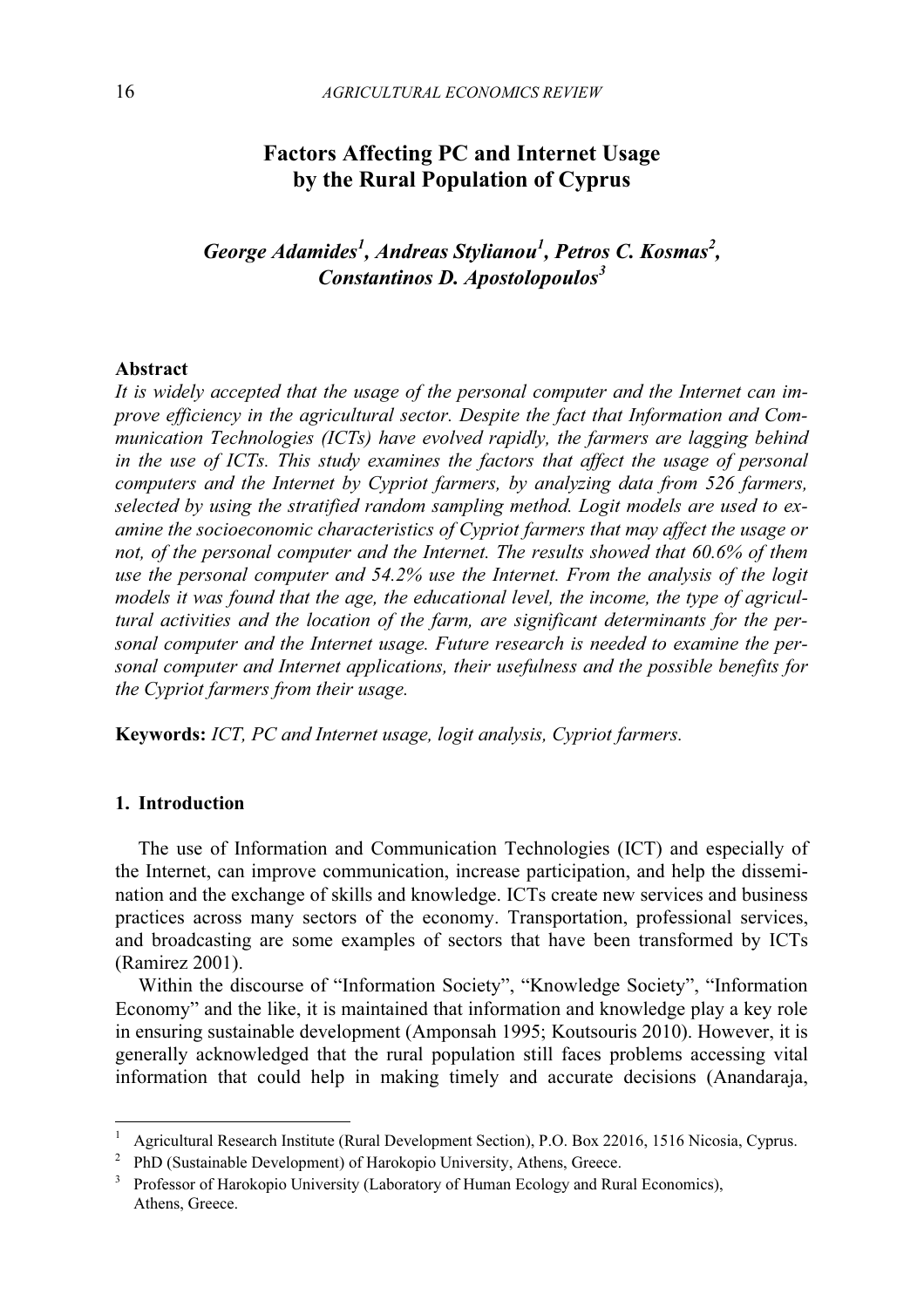Rathakrishnan & Philip 2006). Furthermore, Ferrer et al.(2003), report that in South Africa, as in other countries, the connection of rural areas to the Internet is still a problem, which means that the networking benefits of this technology, have not yet been implemented in the rural economies. Even where the Internet and ICTs are becoming widely accessible in rural areas, still there is a significant digital divide between rural and urban areas (Hall et al. 2003).

 Personal computer (PC) and the Internet are considered to be of the most important technologies, and therefore this paper is focusing on them. Although the adoption of the PC is currently a requirement for using Internet, the two technologies are very different. Usually, the PC is used for the processing, manipulation and management of a farm's internal data and provides information for management decision making purposes. On the other hand, the Internet is used as a communication medium and allows a farmer to acquire and analyze external sources of information. Furthermore, the Internet provides farmers a convenient environment to communicate and make business transactions with buyers, consumers, suppliers, experts, and other farmers (Gloy & Akridge 2000; Ferrer, Schroder & Ortmann 2003).

 Uncertainties brought about by global events and the evolution and complexity of the technology, greatly influence the agricultural sector. As a result, the need of farmers to access information, is also increasing (Amponsah 1995). Nowadays a growing number of farmers adopt and use the PC for farm managerial applications, as well as for market research and for obtaining marketing services. In the Computer Era the cost of obtaining, producing and delivering information has decreased, while the quantity and speed of information flow has increased. (Hall et al. 2003).

 The Internet has been recognized as a tool that improves the efficiency and effectiveness in the agricultural sector. Potential uses of the Internet for farm businesses include: access to market prices and products' information, access to government and academic reports and research results, interaction with other farmers and agricultural specialists, purchase inputs, sell production, communicate with suppliers and buyers, and access to software applications (Gloy & Akridge 2000; Ferrer, Schroder & Ortmann 2003). Likewise, the Internet can be used as a tool to market their products to a much broader set of consumers (Mishra, Williams & Detre 2009).

 ICTs enable farmers to overcome the geographical and other barriers to access information, to pursue education, to communicate effectively within the supply-chain, to promote and sell products directly to consumers, et cetera. The information transfer using the PC and the Internet, is enhancing the agricultural marketing strategy and increases the possibilities for more profitable farm businesses (Hall et al. 2003).

 There is no doubt that rural development is a continuous challenge both in advanced industrial economies and less developed economies. Today, one important issue that the extension services have to deal with is how the Internet and ICTs can become beneficial to the rural areas (Michailidis et al. 2011). According to Rolfe, Gregor and Menzies (2003), in reality the ICTs and the Internet technology have been a "double-edged sword for rural areas". The reasons as to why the rural area population is taking up the Internet can be attributed to two main reasons. Firstly, the use of the Internet can improve productivity and therefore this may lead to further development of agriculture. The second reason, concerns the expectations of the residents in rural areas, related to the net benefits. These goals cannot be easily achieved and it is difficult to identify the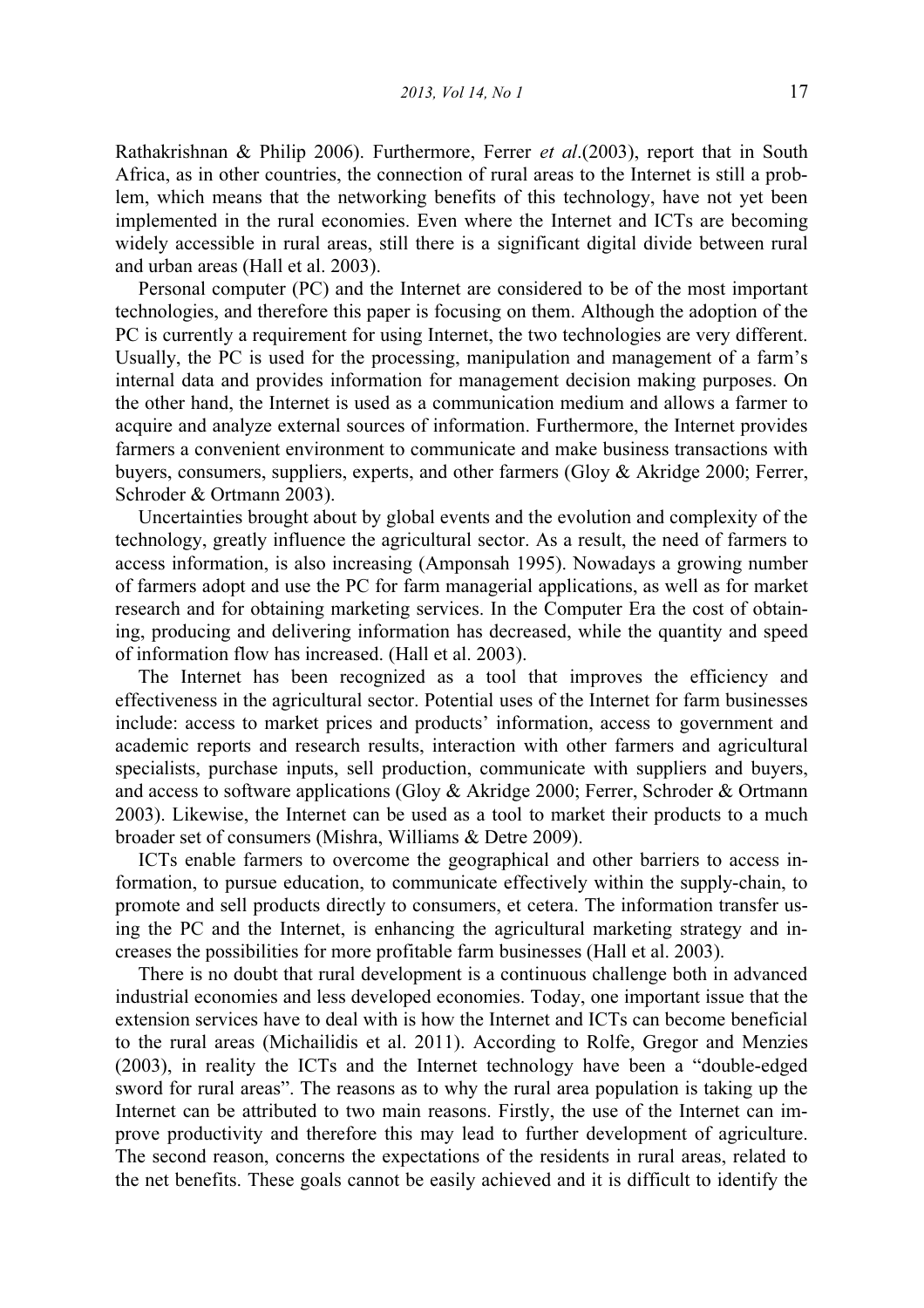electronic transactions. In addition, many of the costs and benefits of using ICTs, cannot be associated with a market price. Non priced benefits may range from free products that are available on the Internet, to social benefits in remote areas, attributed to email access and social networking services. On the other hand, non priced costs include the additional time spent on solving problems related to harmful events, like data loss and virus infections (Rolfe, Gregor & Menzies 2003; Michailidis et al. 2011). Similarly, non priced costs incorporate the time spent for PC and Internet training.

 During the past few years the use of the PC and the Internet has increased significantly by both households and enterprises. The Internet has become a core global communications technology for business, while firms that use it, have greater access to information and possibly a reduction of the costs associated with economic interactions (Smith et al. 2004). On the basis of the above, two questions may be asked: First, has the use of PC by farmers followed a similar trajectory and, secondly, has the Internet become an important source of information and a transaction mechanism?

 The main aim of this paper is to examine the factors affecting the use of PC and the Internet by Cypriot farmers. Specifically, the key socioeconomic characteristics of Cypriot farmers, that may influence the usage or not of PC and the Internet, are examined. These characteristics include age, education level, income, type of agricultural activity and farm location.

 Following the introductory part, the paper is organized as follows: in Section 2 the literature review is presented and in Section 3 the profile of the Cypriot agricultural economy is outlined through which the main goal of this study is documented. In Section 4, the research methodology is described, including the logit models. What follows is the presentation of the research results and the description of the PC and Internet models (Section 5). In Section 6 the findings are discussed. Finally, the conclusions and prospects for further research are presented in Section 7.

## 2. Literature Review

#### 2.1 State of the Art

 There is a growing literature related to the adoption and usage of ICTs in agriculture (Amponsah 1995; Baaijen & Pérez 1995; Thysen 2000; Warren 2002; Koutsouris 2010), and in rural and remote areas in general (Ramirez 2001; Madden & Coble-Neal 2003; Michailidis et al. 2011). PC and Internet usage in agriculture is a relatively recent phenomenon. Hence, reports in the international literature about the factors influencing the adoption and usage of the Internet by farmers are limited (Smith et al. 2004; Gloy & Akridge 2000).

 The adoption and usage of the Internet and of PCs by Cypriot farmers has not been examined so far. In contrast, several studies on this subject have been conducted in other countries (Australia, United States of America, United Kingdom, Denmark, Greece, etc.). These studies have shown that PC adoption varies considerably depending on the rural population under study. Furthermore, these studies found that PC usage is influenced by the personal characteristics of the farmer (age, educational level) and the characteristics of the farm (e.g. farm size) (Putler & Zilberman 1988; Batte, Jones & Schnitkey 1990; Gloy & Akridge 2000).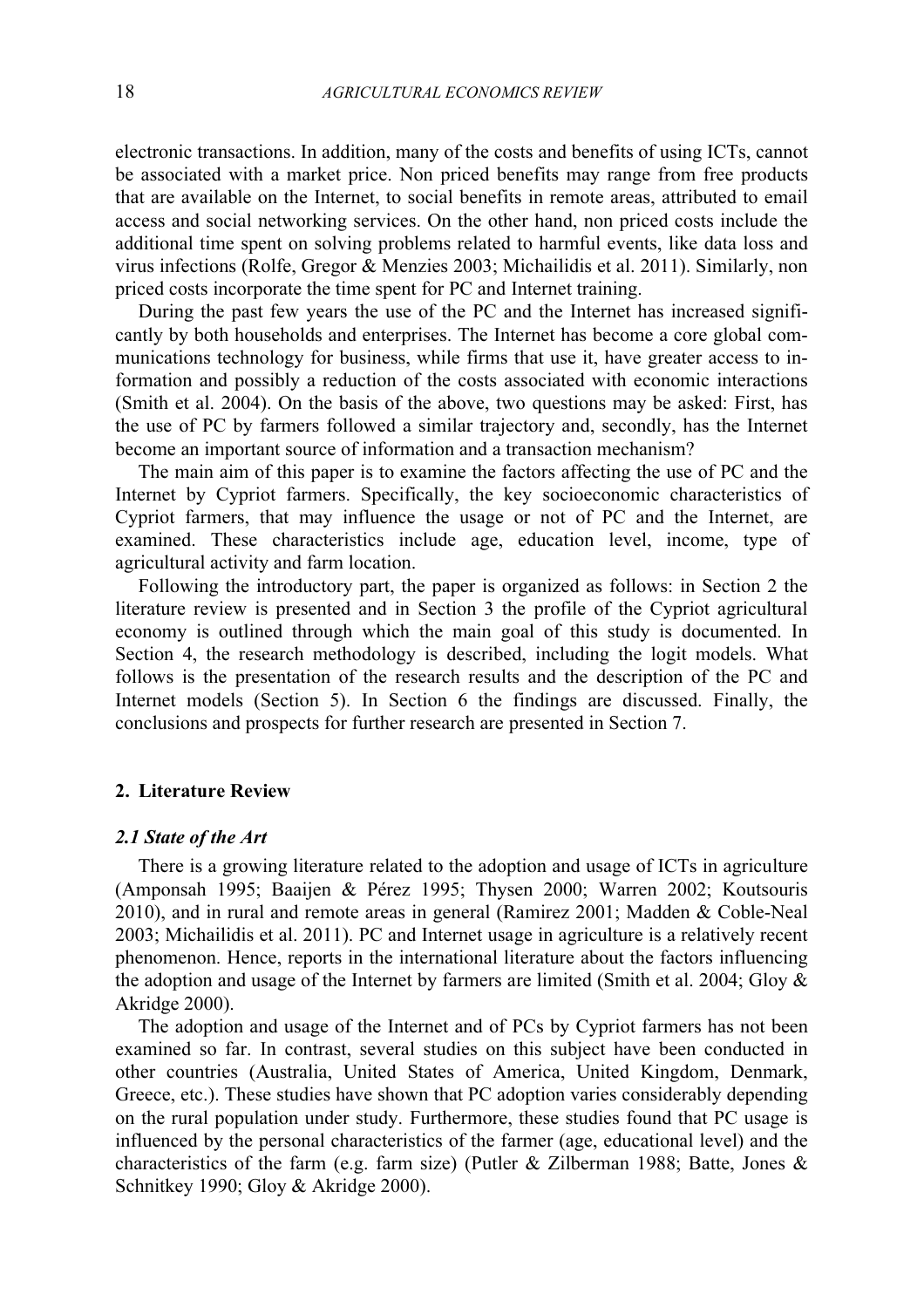#### 2.2 European Union Countries

 In the years 1996/1997 and 1999/2000 (repeat), the University of Plymouth in the United Kingdom conducted a study on a sample of 277 and 177 producers, respectively, to examine the use of ICTs (PC and Internet) in the agricultural sector. The survey has shown that the level of the PC and Internet adoption by farmers depends on the farm type and size, and the age and education of the farmers. Specifically, the study indicated that cattle and sheep farms, and smaller farms, are lagging far behind arable and larger ones. Furthermore, older farmers and those with no education beyond secondary school are more likely to be laggards than innovators. Finally, the study suggests that there is a "digital divide" which will create pockets of relative or even absolute disadvantage within rural society (Warren 2002). It should be noted that the "digital divide" between rural and urban areas exists in many countries. Even in Canada, the country with one of the most advanced ICT infrastructure, rural and remote communities lag far behind urban ones (Ramirez 2001).

 Even though there is a plethora of papers related to the adoption of ICTs in agriculture in European countries, yet papers using econometric models to determine the factors affecting the usage of ICTs in agriculture are limited.

## 2.3 United States of America

 Gloy & Akridge (2000) examined the factors affecting the PC and Internet adoption by large farms in the USA, as well as the reasons for which they use these two technologies. Using logistic regression models they found that the age and the educational level of the principal manager of the farm, are important factors for the adoption of both technologies. Furthermore, they found that the managers who use detailed management plans, are more likely to use the Internet. In contrast with to the Internet, farmers believe that, the PC can help them maximize their profits. The researchers found that farm size (total sales) is not a significant factor for Internet adoption, however it does influence the use of the PC. In general, Gloy & Akridge (2000) concluded that the personal characteristics of the farm managers are important factors for the Internet adoption, in contrast with the farm characteristics (total sales, farm type, et cetera), which were found not to be as important factors.

 Amponsah (1995) studied the socioeconomic characteristics of commercial farmers in North Carolina, USA, that influence the usage and usefulness of the PC, and the use of professional services, such as those provided by tax preparers and extension services. Using multivariate logit models, he found that farm size, educational level and income, significantly influence PC adoption. Regarding farmers' perception of PC usefulness, he found to be significantly affected by farm size and educational level of the farmer.

Regarding the PC use in agriculture, Putler and Zilberman (1988), concluded that farm size, educational level and age, significantly influence the probability of PC usage. Similarly, Batte, Jones & Schnitkey (1990), found that age and educational level are determinant factors for PC adoption in agriculture.

 Batte (2005) employed probit models to examine the factors affecting PC adoption by farmers, as well as its usefulness as a management tool. He found that increased farm size (gross annual sales) and higher educational level of the farmer, increase the likelihood of PC adoption. What is more, younger farmers were significantly more likely to adopt a PC. Adoption percent was found higher on farms that were more depended on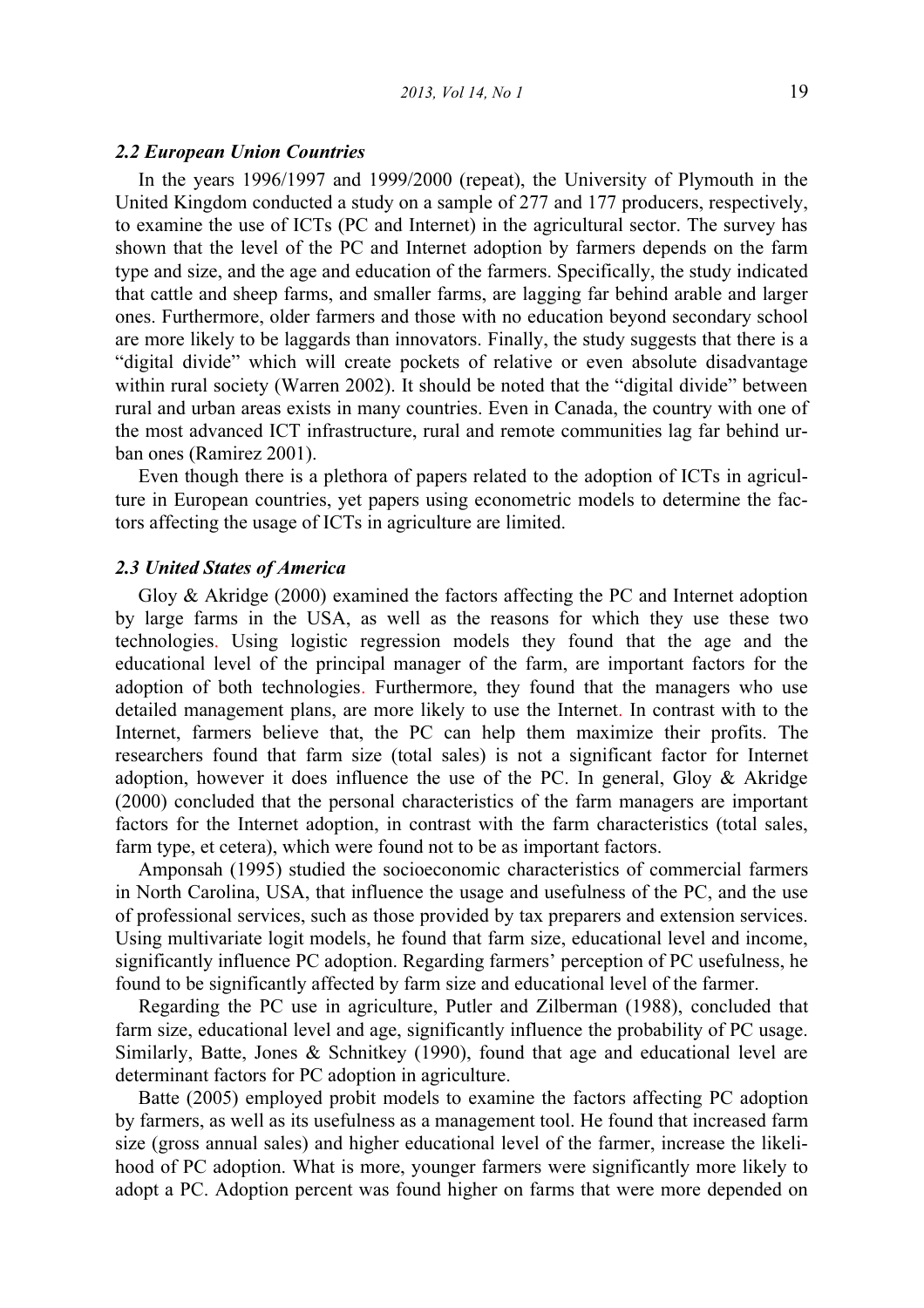leased land, but it was found lower for livestock farmers. Likewise, off-farm employment was found to be an important factor for PC adoption, i.e. farmers who worked year-around away from the farm were more likely to adopt a PC. Concerning the usefulness of the PC, it was found to be affected by gross annual sales, by farmer's age and PC applications (records and information). Farmers that use the PC for keeping financial and production (crop or livestock) records or for gathering information from the Internet are more likely to evaluate the PC as a useful management tool than those who do not use these applications. To identify the factors influencing the hours of PC usage per month by farmers (only PC adopters), Batte (2005) employed a multiple regression model (Ordinary Least Squares-OLS). It was found that the size and the type of the farm significantly affect the hours of PC usage. An important finding of the study was that farmers who used the PC for the Internet-based information searches or online transactions reported significantly more hours of PC usage.

Hall et al. (2003) used the Diffusion-Adoption Model to classify 241 beef cattle and peanut producers into five adoption stages (non-adopters, late majority, early majority, early adopters, innovators) based on their current PC and Internet access and application of this technology to their farm. They concluded that almost 26% of the respondents had no PC access, over 50% reported having Internet access and nearly 40% used the Internet to find information related to their business.

 Using multinomial logit models, Smith et al. (2004) found that farmers' age and farm size are significant determinants of PC and Internet adoption and usage patterns. In addition, they found that outside employment, college education and exposure to PC and the Internet through family and friends are more important, especially for the Internet, which is a newer technology than the PC. Moreover, they suggest that the perceived benefits of the Internet are mainly determined by how it is used and for how long the farmer has used it. Particularly, obtaining input pricing and agricultural commodity market information, enhances farmers' perceived competitiveness. The unique farm or farmer feature that significantly affects perceived benefits of using the Internet is whether or not the farm is classified as a family farm. It is noted that in the study of Smith *et al.* (2004) about half of the respondents who stated that they use the Internet for business, reported that they had no economic benefits from it.

 Hoag et al. (1999) used logit analysis to examine the factors affecting PC adoption by Great Plains producers. Confirming previous studies, they concluded that factors including farm size (acres and sales), farm type (livestock farmers are less likely to adopt PC) and farming experience, significantly influence PC adoption. The major difference from other researchers is the fact that the educational level appears to have little or no impact on the PC adoption.

Unlike previous researchers who used multinomial logit model, Ascough et al. (2002) developed ordered logit model, which is an improvement of multinomial logit, in order to study farmers' satisfaction from using a PC, the frequency of PC use and the number of software applications used. The survey has shown that greater PC skill significantly increased farmers' satisfaction and the number of software applications used. Similarly, higher education increased user satisfaction and the number of software applications used but reduced frequency of PC use. In addition, the greater farming experience resulted in significantly increased user satisfaction but reduced frequency of PC use and number of software applications used.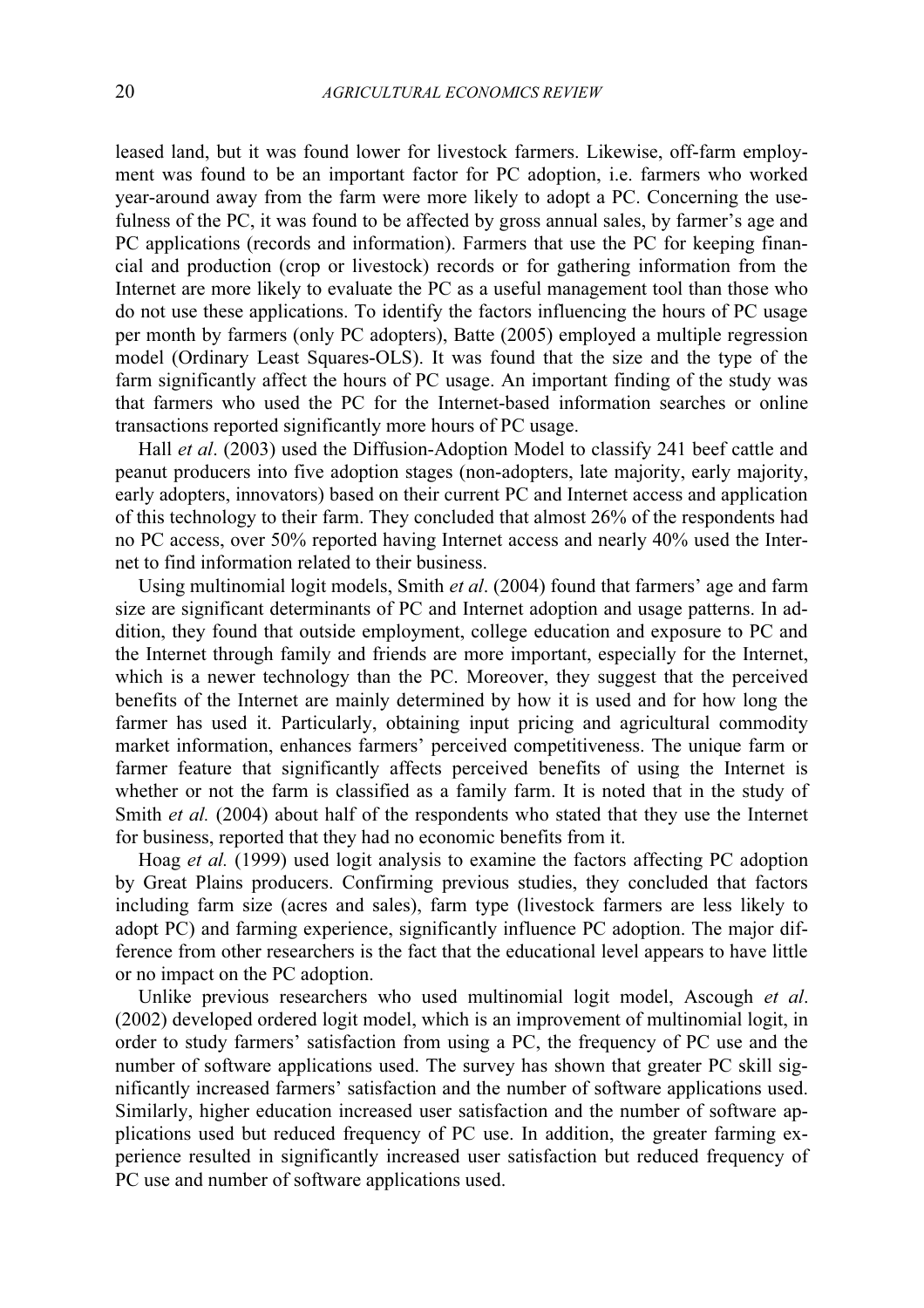Finally, Mishra & Park (2005) examined the key farm, operator, regional and household characteristics that affect the number of (different types of) Internet applications used by farm households. They found that the educational level of the farm operator, farm size, farm location and farm diversification, off-farm income and off-farm investments, as well as the presence of marketing contracts, have a significant impact on the number of Internet applications employed by farm operators.

## 2.4 Other Countries

 Orbunde (2010) developed a binomial probit model to ascertain the relationship between the socioeconomic characteristics of farmers of the Middle belt region of Nigeria and the usefulness of their sources of agricultural marketing information. He found that educational level, income, household size, number of cities visited in search of useful sources of agricultural marketing information and location, all have positive and significant influence on useful sources of agricultural marketing information, while gender has negative and significant influence on useful sources of agricultural marketing information, indicating an inverse relationship with useful sources of agricultural marketing information among the participants. Furthermore, the research revealed that although farmers are exposed to ICTs (Internet), they are hardly aware of their use in marketing. Rolfe, Gregor & Menzies (2003) attempted to determine whether the main benefits of PC usage and Internet access by grain and cattle producers of a particular region in Australia, are associated mainly with the reduction of costs or the increase in productivity. The farmers were asked to rate the value of PC and Internet use to their farm. Generally, the survey showed that producers consider the PC use and Internet access as important for their business. Using probit models they tried to predict the value of PC and Internet usage. In the first model, the "high value" of PC usage was significantly related to four variables (grain producers, computer linked equipment, accountancy packages and farm budgeting). In the second model, producers who rated the PC usage with "very high value" for their farm, were more likely to be cattle farmers, using PC linked equipment, have older PCs, value farm budgeting and word processing uses highly, and value Internet usage highly. The third model showed that cattle farmers, those with jobs off-farm, and those who want weather and market information, are more likely to put a low value on Internet use. The same model showed that farmers who access the Internet more frequently each week, those who rate e-mail highly, see that it provides more timely and better information for decision making, want less paperwork and a faster response time for ordering goods in, are more likely to put a high value on Internet use. Finally, the fourth model showed that producers with higher rates of access and those who put a high value on technical information, electronic banking, and social and recreational uses, are more likely to put a very high value on internet use. The probit models results indicated that the producers who value Internet use highly are those who wish to improve their efficiency.

Ferrer et al. (2003) used Ordinary Least Squares (OLS) regression analysis to identify the main factors influencing the use of Internet applications (e-mail, online banking and sourcing information from the World Wide Web) by commercial sugarcane farm businesses in South Africa. They found that the most significant factors affecting the number of Internet applications used by the farm for business purposes, is the period of time for which the farm has been connected to the Internet (the longer a farm business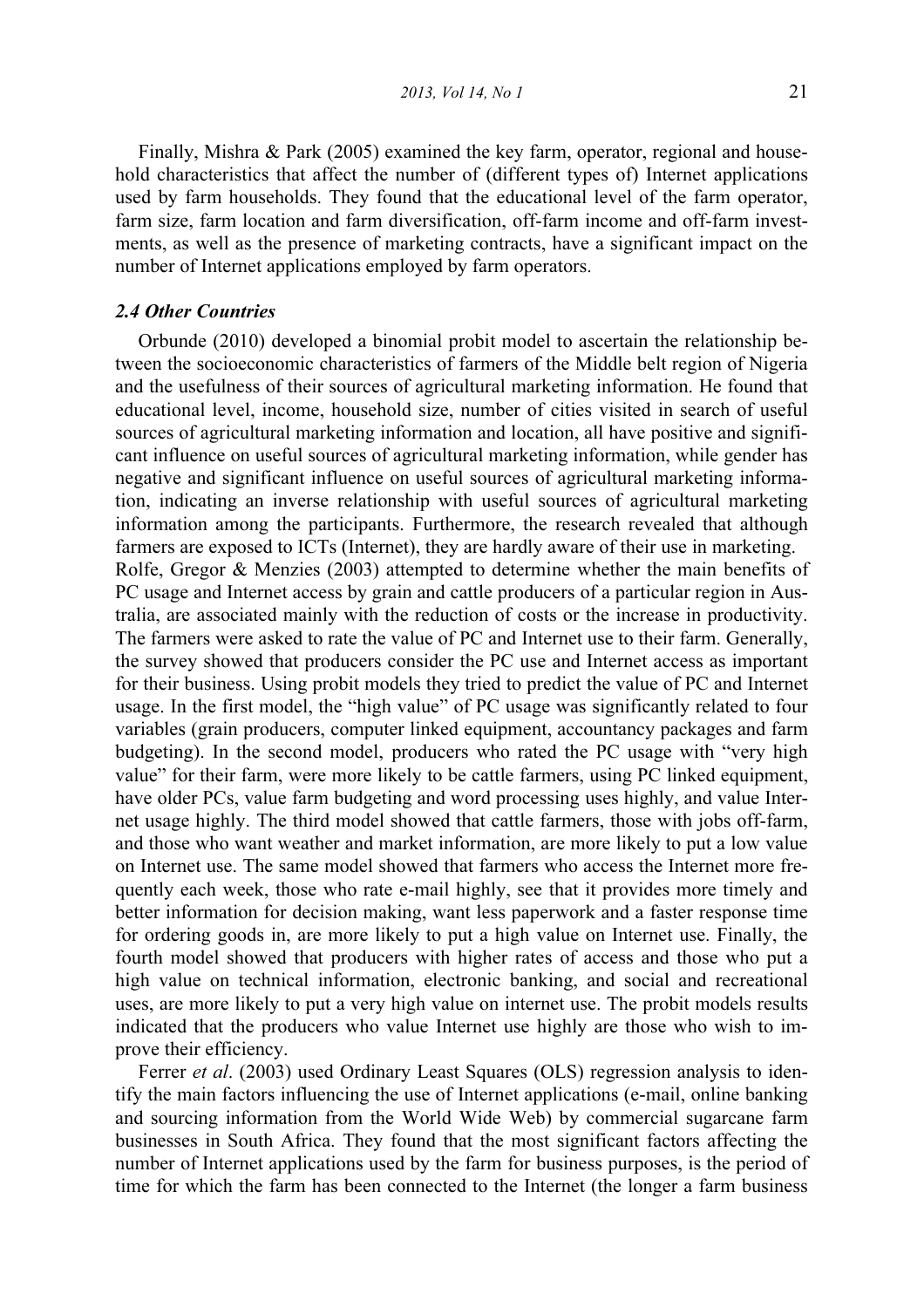has been connected to the Internet, the higher the number of Internet applications used), the educational level of the principal decision-maker (positive but statistically significant at only 12% level of probability), the time available to spend on the Internet and their perceptions of that as a source of information, and finally the characteristics of other farm PC users (in businesses where the children of the principal farm manager operates the farm PC, a greater number of Internet applications are used for business purposes). In contrast to other researchers, Ferrer et al. (2003) have found no discernible relationship between the age of the farm manager and the number of Internet applications used. Likewise, the study indicated no statistically significant relationship between off-farm employment and the number of Internet applications used. According to the authors, off-farm employment is likely to reduce farmers' time for using the Internet.

### 3. The Profile of the Cypriot Rural Economy

 The Cypriot economy in general and as a consequence its rural economy, is in a transitional period, due to the new economic environment that was created, as a result of Cyprus' accession to the European Union (EU), in May  $1<sup>st</sup>$ , 2004 (DOA 2010).

 According to the Organization for Economic Cooperation and Development (OECD), rural areas are defined as the local units (e.g. municipalities) with a population density below 150 habitants per square kilometer. However, this definition is not used in the case of Cyprus, as it is a small island, with small agricultural land ownership and small to medium size cities. Therefore, in Cyprus, an area is characterized as rural, if it is not defined as urban<sup>4</sup> by the national cadastre. Consequently, the rural population of Cyprus is the population that lives permanently in rural areas, regardless the kind of employment. The farming population is not identical to the rural population but rather it is a subset of the rural population (DOA 2010).

 Based on data provided by the Statistical Service of Cyprus (2009), the rural population of Cyprus is  $29.8\%$  of the total population. Since the beginning of the  $20<sup>th</sup>$  century, the rural population of Cyprus accounted for the largest percentage of the total population. Particularly, in 1901, 81.2% of the total population was living in rural areas, while in 1960 that percentage dropped to 64%. Following the Turkish invasion in the island in 1974, the rural population was forcefully reduced and in 1982 was only 36.5% of the total population. From 2000 onwards, a small annual increase is observed and the percentage is now stabilized around 30%. This stabilization is attributed to the development of the infrastructure and of the road network, to the improvement of services in the rural areas, the creation of job opportunities in these areas, as well as to both the increased cost of living and the degradation of quality of life in the cities. (DOA 2010; Vakakis & Associates 2010).

 However, the rural areas are also facing major problems and these are more significant and obvious in less favored, remote and mountainous areas. To start with, these areas have a low population density and unfavorable demographics. The population is relatively isolated, mainly due to the absence of direct connection with cities, limited public transportation and low quality of the rural road network. Furthermore, the rural population of Cyprus, as compared with the urban population, is lacking behind in edu-

-

<sup>4</sup> Urban Areas are those defined by the Local Town Plans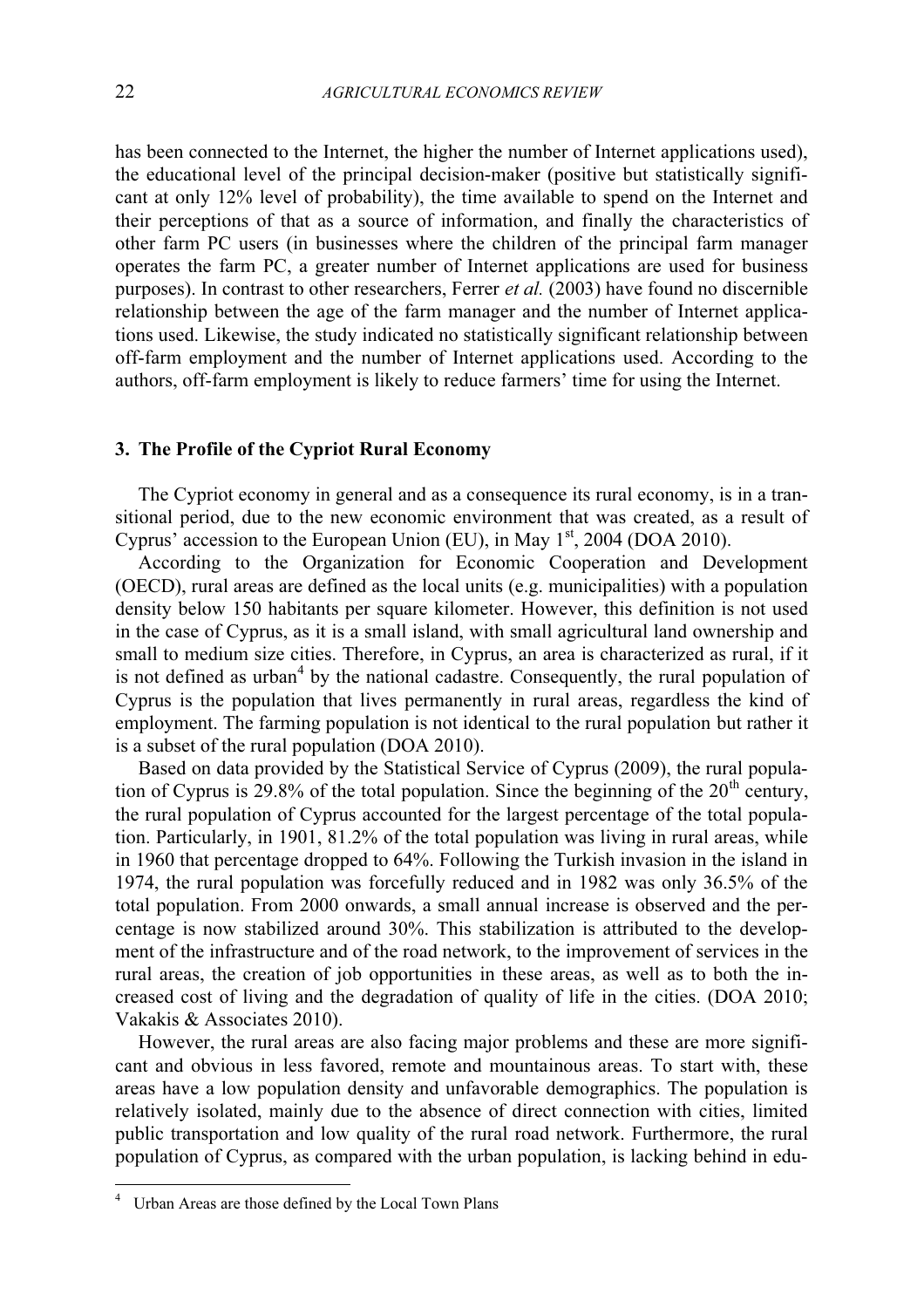cation, present skewed age distribution and has lower incomes. Specifically, the level of education is lower than the national average, the majority of the residents are old people and the job opportunities are limited. In addition, the infrastructures for education and for healthcare provision are deficient. A serious weakness of rural areas is that a large proportion of the rural population is dependent heavily on agriculture, an activity that is shrinking. The dependence of the rural population on agriculture, due to the lack of alternative employment opportunities, is a barrier for the development of rural areas. Hence, there is a need for socioeconomic diversification and combination with complementary activities, such as rural tourism (agritourism). On the other hand, rural areas have significant advantages, like the natural resources and cultural heritage (DOA 2010; Planning Bureau 2006).

 Despite the fact that the agricultural sector is shrinking, it is still considered as important in the Cyprus' economy and to rural population livelihood. Agriculture contributes merely 2.0% to the Gross Domestic Product (GDP), compared to 20.9% in 1965, 6.3% to employment and 21.3% to total exports (Statistical Service of Cyprus 2008). The most important Cypriot agricultural products are early potatoes, citrus fruit, olives, as well as vegetables and wine products. The most important animal products are meat (beef, pork, poultry and goat/sheep) and milk (cow and goat/sheep). As for processed Cypriot agricultural products (including traditional products), stable demand, both in the internal and third markers, is for: "haloumi", "lountza", "trahanas", "flaouna", "soutzoucos", "zivania" and local wines (DOA 2010).

 The agricultural sector of Cyprus is facing several structural problems including the small size of holding and farm fragmentation, the aging and low educational level of the farming population, land degradation, water shortage, high production costs, limited agricultural research and marketing problems (Papadavid 2008; DOA 2010).

 In relation to the adoption of ICT, there is a gap between rural and urban areas (Ramirez 2001; Madden & Coble-Neal 2003; Michailidis et al. 2011). The rural areas of Cyprus are not an exception. According to the Broadband Performance Index (BPI) of the European Commission, Cyprus is ranked second to last, before Bulgaria (European Commision 2008). Based on data by the Department of Agriculture (2010) there are 151 small and remote communities in Cyprus with no broadband access and are characterized as "white areas". Furthermore, ICT in agriculture is still very limited with the exception of certain intensive livestock units and food processing industries.

 According to the Statistical Service of Cyprus (2011) 54.1% of farming households in Cyprus have access to a PC and 47.6% have access to the Internet. For urban households these percentages are 67.8% and 61.3%, respectively, showing the digital divide between urban and rural areas. The main reasons for not accessing the Internet are lack of skills and doubts about its necessity. On the other hand, the main reasons for using the Internet is searching for information for products and services, reading and downloading newspapers and magazines, and participating in social networks. The most common type of Internet access in rural households is broadband connection.

 It is worth mentioning here that there are no research works dealing with the usage of PCs and the Internet in the Cypriot agriculture sector. Hence, it was considered that the factors affecting the use of PC and the Internet by Cypriot farmers need to be studied by field research and by using a structured questionnaire on a representative sample.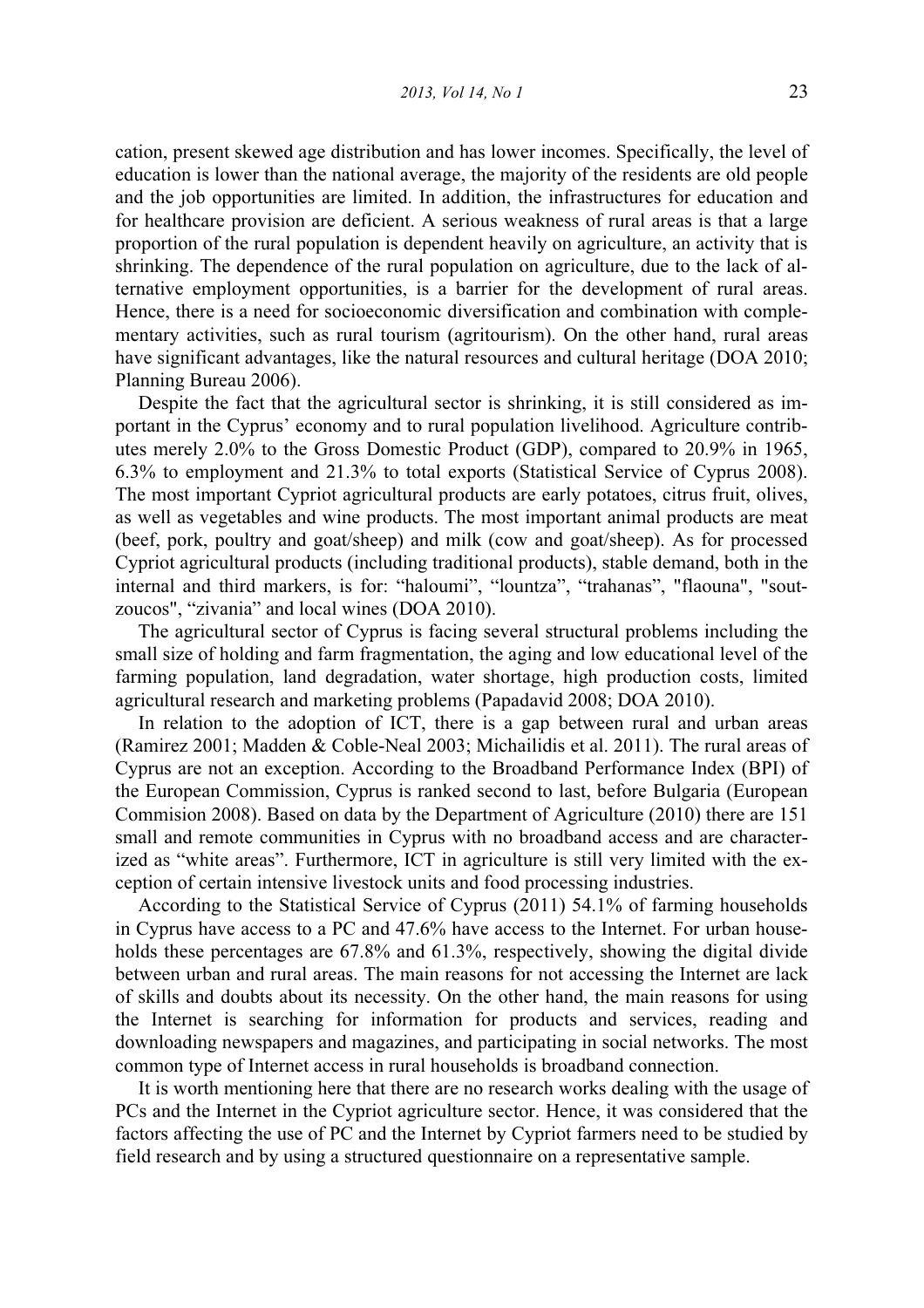## 4. Methodology

 To examine the usage of PC and Internet by Cypriot farmers, a stratified random sample of 949 producers was developed, covering all areas under the authority of the Republic of Cyprus<sup>5</sup>. The sampling frame was based on applicant-beneficiaries of the Rural Development Plan 2007-2013, and specifically on Measures 1.5.1 "Modernization of agricultural holdings" and 1.2 "Setting up of young farmers". Given that currently an official National Farmers' Registry is not available, based on our experience, we consider that the sample size selected is satisfactory. We followed the rules of the stratified random sampling method based both on crop and livestock production (two strata), and on location districts (five strata), as our main criteria for the categorization. Hence we consider that the results are reliable to the entire population where the sample was based.

 The majority of the beneficiaries possess farms with fruits and vegetables, potatoes and cereals, whilst from the animal production farms most are breeders of sheep and goats, cattle and pigs. Between October 2010 and March 2011 we have visited 219 rural communities and with face to face interviews we collected 526 filled questionnaires<sup>6</sup>. This high response rate (55.4%) demonstrates the interest of the farmers towards this research topic. The response rate is higher compared to other studies [Batte, Jones, & Schnitkey, 1990 (40%); Amponsah, 1995 (31%); Hoag, Ascough II, & Frasier, 1999 (28%); Gloy & Akridge, 2000 (16.6%); Ascough II, Hoag, McMaster, & Frasier, 2002 (28.4%); Batte M.T., 2005 (50%)]. It must be noted that the above studies have not used the personal interview method.

 In the present study, the non-respondents fall into three categories: those who rejected the interview (10.6%), those who did not show up to the interview (either due to illness or other personal reason) (26.7%), and those who did not answer the phone in order to make arrangements for an interview appointment (62.7%).

 The aim of this paper is to identify the farm and farmer characteristics (gender, age, educational level, income, type of agricultural activity, location), that affect the PC and Internet usage. Because the usage or not is a binary choice  $(1=Yes, 0=No)$ , logistic regression is suitable to predict the probability of usage as a function of several characteristics, hypothesized to influence usage (Gloy & Akridge 2000).

 The key options for determining relationships (apart from non-parametric correlation techniques) are canonical correlation analysis, probit models, and logit models. Canonical correlation analysis is generally seen as a weaker (or last resort) statistical technique than probit or logit models. Logit model can be used by identifying the independent variables as categorical (Rolfe, Gregor & Menzies 2003). Ordinary regression analysis is not appropriate for investigating dichotomous or otherwise "limited" dependent variables, but linear probability, probit, and logit models are well-suited for such data (Aldrich & Forrest 1984).

 Press and Wilson (1978) describe the results from logit analyses as being meaningful and appropriate whether the explanatory variables are multivariate normally distributed,

-

<sup>5</sup> Since 1974, 36.2% of the total territory of the Republic of Cyprus is under illegal and continuing Turkish army occupation. As a result of the Turkish invasion, Cypriot agriculture has been severely affected.

<sup>&</sup>lt;sup>6</sup> During the face to face interviews at least one of the researchers was present.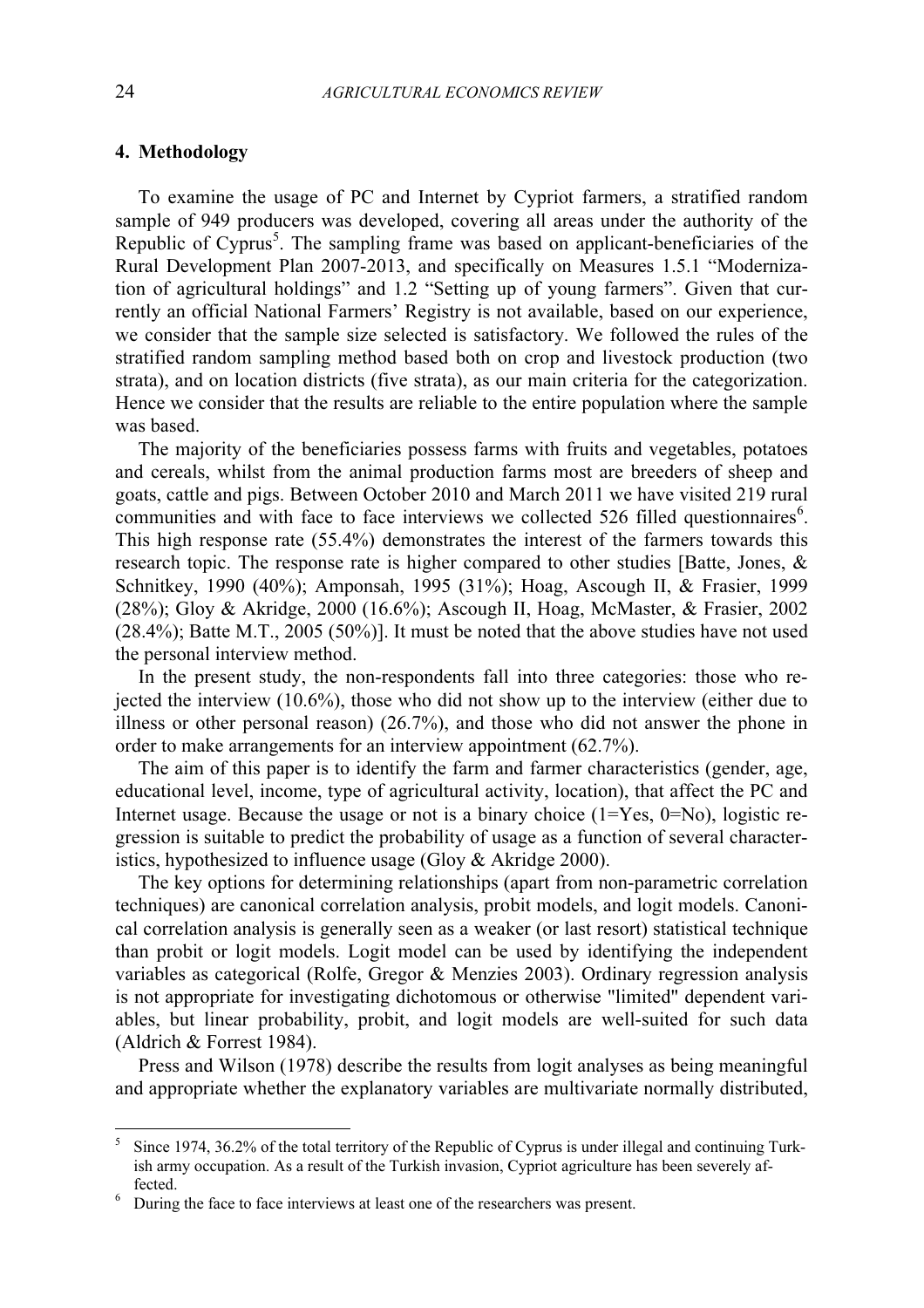independent and dichotomous (zero-one), or multivariate normal and dichotomous. Thus, the robustness of the logit model coupled with its desirable statistical properties makes it appropriate for this analysis (Amponsah 1995).

 Usage can be represented as a binary variable that is a function of a set of independent explanatory variables as has been done in previous studies (Batte, Jones & Schnitkey 1990; Amponsah 1995; Putler & Zilberman 1988). The logit model for computer and Internet usage is specified as follows (Batte, Jones & Schnitkey 1990; Amponsah 1995; Putler & Zilberman 1988):

$$
Log\left[\frac{P}{1-P}\right] = a_0 + \sum a_i X_i + \varepsilon
$$
\n(1)

where P is the probability of using a computer or Internet;  $(1 - P)$  is the probability of not using;  $\alpha$ 's are the parameter estimates for the independent variables,  $X_i$ , that influence usage; and  $\varepsilon$  is the unexplained random component (Hoag, Ascough II & Frasier 1999).

 PC and Internet usage are treated as separate decision processes. Usage is analyzed using a discrete choice model that relates the usage probability factors of Table 1. In particular, a binomial logit model identifies the importance of determinants of PC and Internet usage by sample strata (Madden & Coble-Neal 2003). This model, first applied to the demand for higher education (Cramer 1991) and afterwards to educational choices (Bishop 1977; Radner & Miller 1970; Jiménez & Salas-Velasco 2000), it can be seen as a special case of general model of utility maximization. Here it concerns those aspects of the PC and Internet usage that are regarded as important.

 Assuming that a resident of a rural area can choose one of the two available options (1=PC Usage, 0=otherwise) and (1=Internet Usage, 0=otherwise), his/her (designated i) choice of the first option, implies that:  $U_{i} > U_{i0}$ , where  $U_{i}$  and  $U_{i0}$  are the utilities that i associates with the usage or not, respectively. The utility  $U_{ij}$  that the alternative j gives to the individual i, is composed of two parts: a systematic term, which depends on an attributes vector X (social and economic background, etc.) and a random one  $\varepsilon ij$ .  $U_{ii} = U_{ii} + \varepsilon_{ii}.$ 

But utility  $U_{ii}$  is not observable. What we observe is usage or not  $Y_i$ , which is worth 1 if the individual  $i$  is able to use PC and Internet and 0 if he/she isn't able to use. If a rational individual chooses the alternative that gives her/him the greatest utility, then:  $Prob[Y_i = 1] = Prob[U_{i1} > U_{i0}]$  and  $Prob[Y_i = 0] = Prob[U_{i0} > U_{i1}]$ .

This would be the reduced form for the binomial logit model, where the ' $i X$  row vector of explanatory variables for the  $i<sup>th</sup>$  individual contains the independent or explanatory variables (including also a constant) and where we assume that the non-observed  $\varepsilon$ 's follow a distribution of logistic probability. More specifically, the dependent variable "usage", splits the sample in two subgroups: (a) able to use  $(=1)$  and (b) unable to use (=0) (Michailidis et al. 2011).

 The selection of the 20 independent explanatory variables of Table 1 was based on prior analysis of ICT networks while it is adapted to the research area particularities (Kridel, Rappoport & Taylor 1999; Madden, Savage & Simpson 1998; Madden et al. 2000; Madden & Coble-Neal 2003).

 Based on the above, in this paper we use logistic regression or logit models to determine the factors that affect the PC and Internet usage by Cypriot farmers.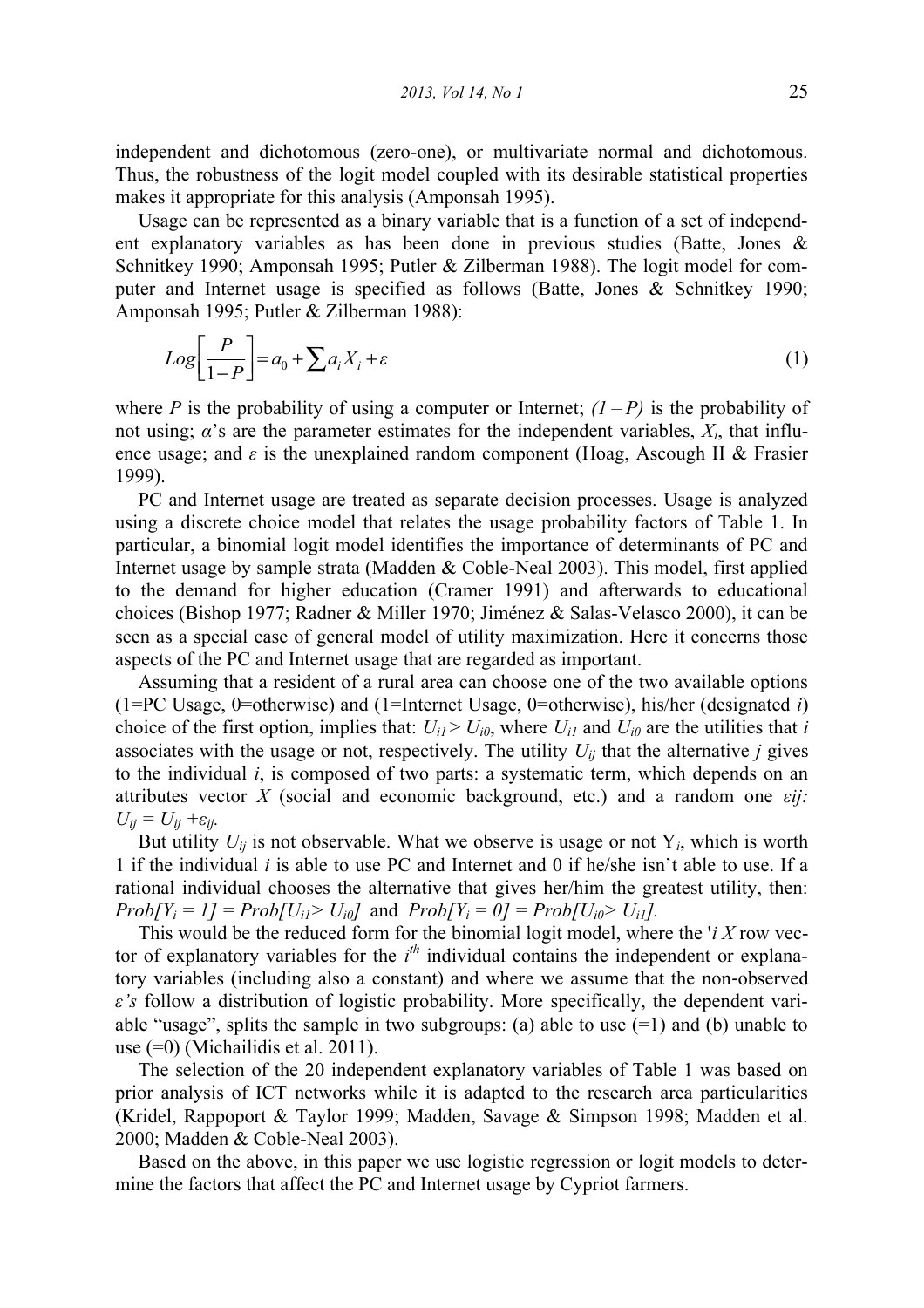## 5. Results

## 5.1. Descriptive Statistics

 Using a structured questionnaire, the participants were asked to answer several questions related to the usage of PC and the Internet for business purposes. The results showed that 60.6% of the participants are using the PC and 54.2% are using the Internet on their own. A higher percentage 68.4% of the producers stated that they use the Internet either on their own or through others (children, spouse, friend, et cetera) for business purposes. The study suggests that farmers use the Internet to access agricultural related information, mainly about machinery and low cost inputs (67.3%), and for reading electronic newspapers and magazines (44.4%). It is worth mentioning that the overwhelming majority of the farmers, regardless of using the Internet or not, believe that the Internet is a useful information source (95%) and from those who use it (23.4%) state that they are "very satisfied" by its usage in the farm. Finally, they believe that the Internet can help them increase their productivity (51.7%), improve the quality of their products (60.6%) and reduce the production costs (73.8%), while 38.4% of the respondents believe that it can help them become innovative.

 The statistical analysis for the survey was carried out by using the statistical package IBM SPSS Statistics version 20. In Table 1 the descriptive statistics of the selected determinants are presented. As shown, 88% of the participants are male. The age distribution shows that 7% of the farmers are between 18 and 28 years old, 23% are between 29 and 39 years old, 29% between 40 and 50 years old, and 25% are between 51 and 61 years old.

 Regarding the educational level, 51% had completed secondary education and 22% tertiary education. In relation to income, 56% of the farmers belong to the low to small

| <b>Variable</b>   | <b>Description of variables</b>                                                                        | Mean | <b>Standard</b><br><b>Deviation</b> | Observa-<br>tions |
|-------------------|--------------------------------------------------------------------------------------------------------|------|-------------------------------------|-------------------|
| Gender            | Dummy equals to 1 if the farmer is<br>male and 0 if female                                             | 0.88 | 0,33                                | 461               |
| Age               |                                                                                                        |      |                                     |                   |
| years old         | Between 18 and 28 Dummy equals to 1 if the farmer is<br>between 18 and 28 years old, 0 oth-<br>erwise. | 0.07 | 0,25                                | 36                |
|                   | Between 29 and 39 Dummy equals to 1 if the farmer is<br>between 29 and 39 years old, 0 oth-<br>erwise. | 0.23 | 0,42                                | 120               |
|                   | Between 40 and 50 Dummy equals to 1 if the farmer is<br>between 40 and 50 years old, 0 oth-<br>erwise. | 0.29 | 0,45                                | 150               |
| Between 51 and 61 | Dummy equals to 1 if the farmer is<br>between 51 and 61 years old, 0 oth-<br>erwise.                   | 0,25 | 0,44                                | 134               |

**Table 1:** Descriptive Statistics  $(N = 526)$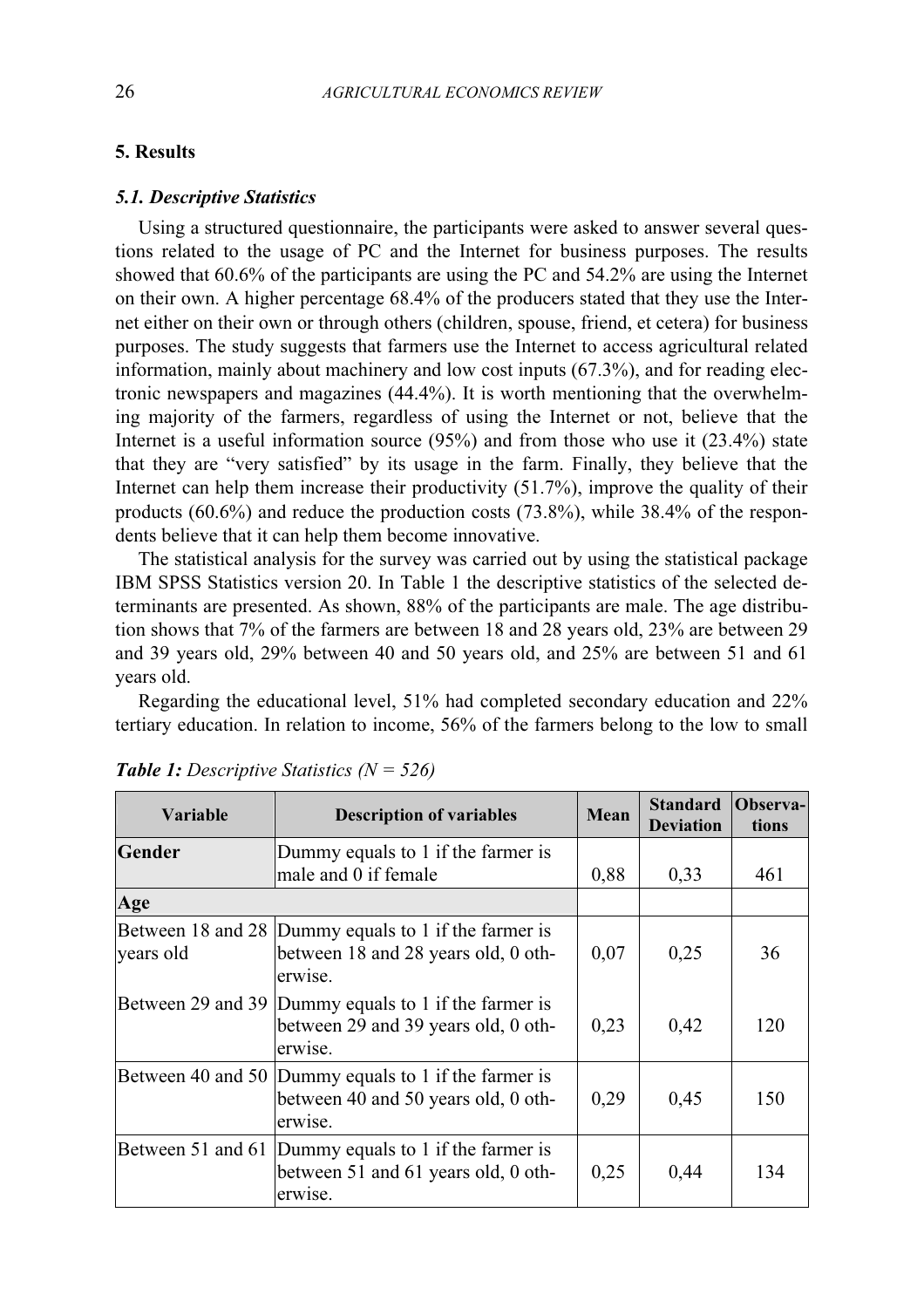| Variable                                     | <b>Description of variables</b>                                                                              | Mean | <b>Standard</b><br><b>Deviation</b> | Observa-<br>tions |
|----------------------------------------------|--------------------------------------------------------------------------------------------------------------|------|-------------------------------------|-------------------|
| <b>Education level</b>                       |                                                                                                              |      |                                     |                   |
| Completed secon-<br>dary education           | Dummy equals to 1 if the farmer has<br>completed secondary education, 0<br>otherwise.                        | 0,51 | 0,50                                | 268               |
| Completed tertiary<br>education              | Dummy equals to 1 if the farmer has<br>completed tertiary education, 0 oth-<br>erwise.                       | 0,22 | 0,42                                | 116               |
| Income                                       |                                                                                                              |      |                                     |                   |
| €5.000 to €20.000                            | Dummy equals to 1 if farmer's in-<br>come is between $\epsilon$ 5.000 and $\epsilon$ 20.000,<br>0 otherwise. | 0,56 | 0,44                                | 295               |
| $€20.000$ and above                          | Dummy equals to 1 if farmer's in-<br>come is €20.000 and above, 0 other-<br>wise.                            | 0,37 | 0,38                                | 195               |
| <b>Agricultural activity</b>                 |                                                                                                              |      |                                     |                   |
| Crop farming                                 | Dummy equals to 1 if the participant<br>is a crop farmer, 0 otherwise.                                       | 0,65 | 0,48                                | 342               |
| Livestock farming                            | Dummy equals to 1 if the participant<br>is a livestock farmer, 0 otherwise.                                  | 0,23 | 0,43                                | 121               |
| Employment type<br>(full-time/part-<br>time) | Dummy equals to 1 if the participant<br>is a full-time farmer, 0 if is a part-<br>time farmer.               | 0,64 | 0,48                                | 337               |
| Producers'<br>Organizations                  | Dummy equals to 1 if the participant<br>is a member of a Producers' Organi-<br>zation, 0 otherwise.          | 0,40 | 0,49                                | 210               |
| <b>District</b>                              |                                                                                                              |      |                                     |                   |
| Famagusta                                    | Dummy equals to 1 if the farmer<br>lives and works in Famagusta, 0 oth-<br>erwise.                           | 0,06 | 0,44                                | 32                |
| Larnaka                                      | Dummy equals to 1 if the farmer<br>lives and works in Larnaka, 0 other-<br>wise.                             | 0,20 | 0,43                                | 105               |
| Paphos                                       | Dummy equals to 1 if the farmer<br>lives and works in Paphos, 0 other-<br>wise.                              | 0,18 | 0,37                                | 95                |
| Limassol                                     | Dummy equals to 1 if the farmer<br>lives and works in Limassol, 0 oth-<br>erwise.                            | 0,28 | 0,44                                | 147               |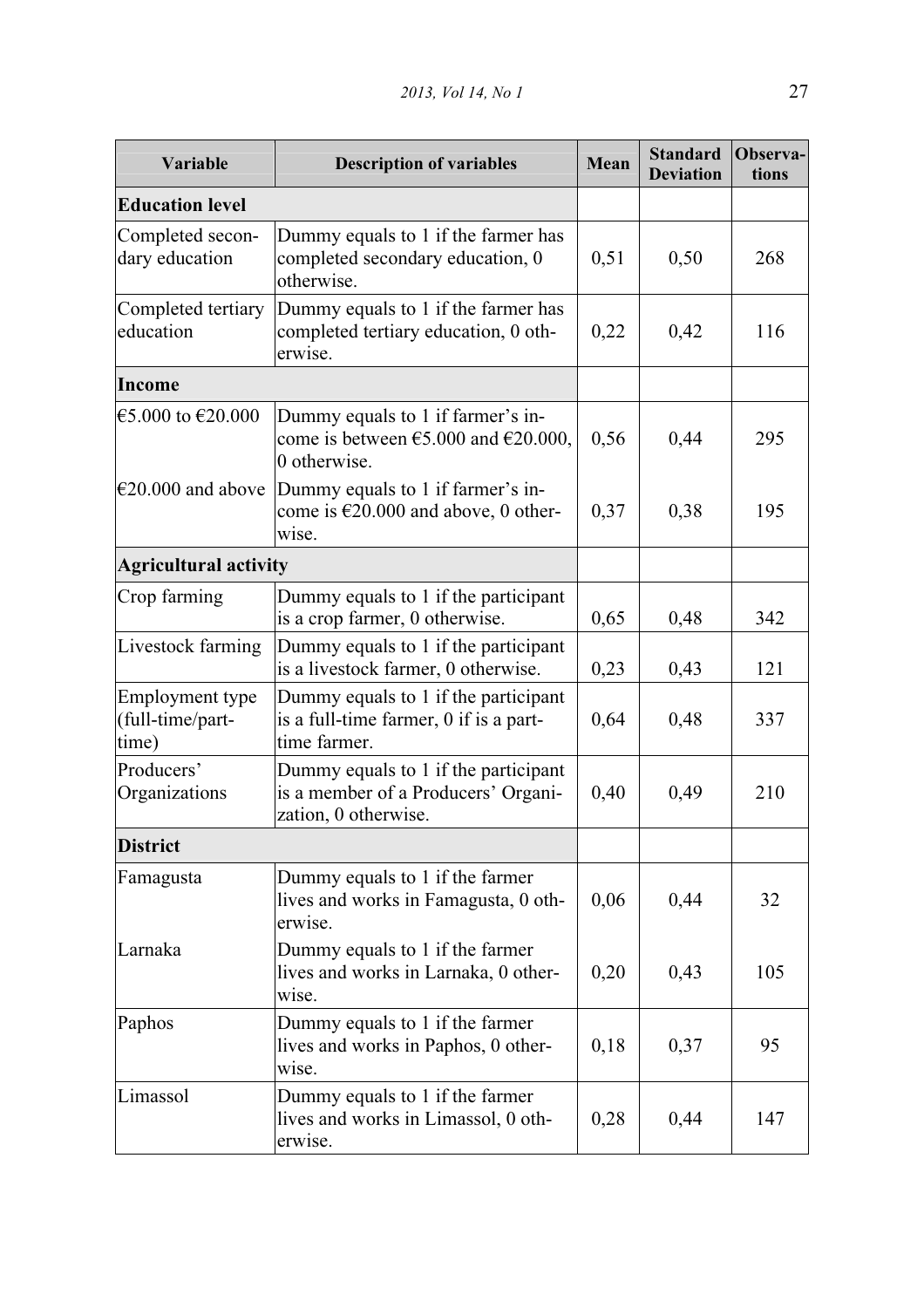| Variable             | <b>Description of variables</b>                                                               | Mean | <b>Standard</b><br><b>Deviation</b> | <b>Observa-</b><br>tions |
|----------------------|-----------------------------------------------------------------------------------------------|------|-------------------------------------|--------------------------|
| <b>Farm location</b> |                                                                                               |      |                                     |                          |
| Lowland              | Dummy equals to 1 if the farm is in a<br>lowland area, 0 otherwise.                           | 0,41 | 0,49                                | 216                      |
|                      | Semi-mountainous Dummy equals to 1 if the farm is in a<br>semi-mountainous area, 0 otherwise. | 0,33 | 0,47                                | 174                      |
| Mountainous          | Dummy equals to 1 if the farm is in a<br>mountainous area, 0 otherwise.                       | 0,25 | 0,44                                | 132                      |

and medium income groups ( $\epsilon$ 5.000- $\epsilon$ 20.000) and 37% in the medium to high income groups ( $\geq 20.000$ ). As far as the farm activity is concerned, the majority of the farming population are engaged in crop production and 23% in livestock production. Regarding the employment type, 64% of the sample are full-time farmers and 36% are part-time. Another interesting result is that 40% of the farmers are members of Producers' Organizations. Moreover, farmers' location was found to be as follows: 28% live and work in Limassol district, 20% in Larnaka district, 18% in Paphos district and 6% in Famagusta. The small sample population from the district of Famagusta is attributed to the fact that the greater part of the district is under Turkish occupation. Further, 41% of the respondents live and work in lowland areas, 33% in semi-mountainous areas and 25% in mountainous areas (Table 1).

# 5.2. Chi-square  $(x^2)$  statistics

 In Table 2 the chi-square statistics between the selected determinants and the usage of PC and the Internet are presented. If  $p \le 0.05$  then the independence hypothesis is rejected, and therefore the two variables are dependent. If  $p > 0.05$  then the two variables are independent.

 The hypothesis of independence for PC usage is rejected for gender, for two age groups (29 to 39 and 51 to 61 years old), for education level, for high income group (≥€20.000), for principle farm activity (crop farmer and livestock farmer) and for employment type. This implies that at the 5 percent level of significance ( $\alpha$ =5%) the above mentioned explanatory variables are correlated with PC usage (dependent variable).

 The hypothesis of independence for Internet usage is rejected for the age group 51- 61, for the education level, for the principle farm activity when that is cropping, for the farm location when this is at semi-mountainous areas, for employment type and for income. This implies that at the 5 percent level of significance  $(\alpha = 5\%)$  the above mentioned explanatory variables are correlated with the Internet usage (dependent variable).

#### 5.3. Logit models

In the logit models the dependent variables are the PC usage and Internet usage by farmers on their own. The application of the logit models showed that, the majority of the estimated coefficients of the explanatory (independent) variables are statistically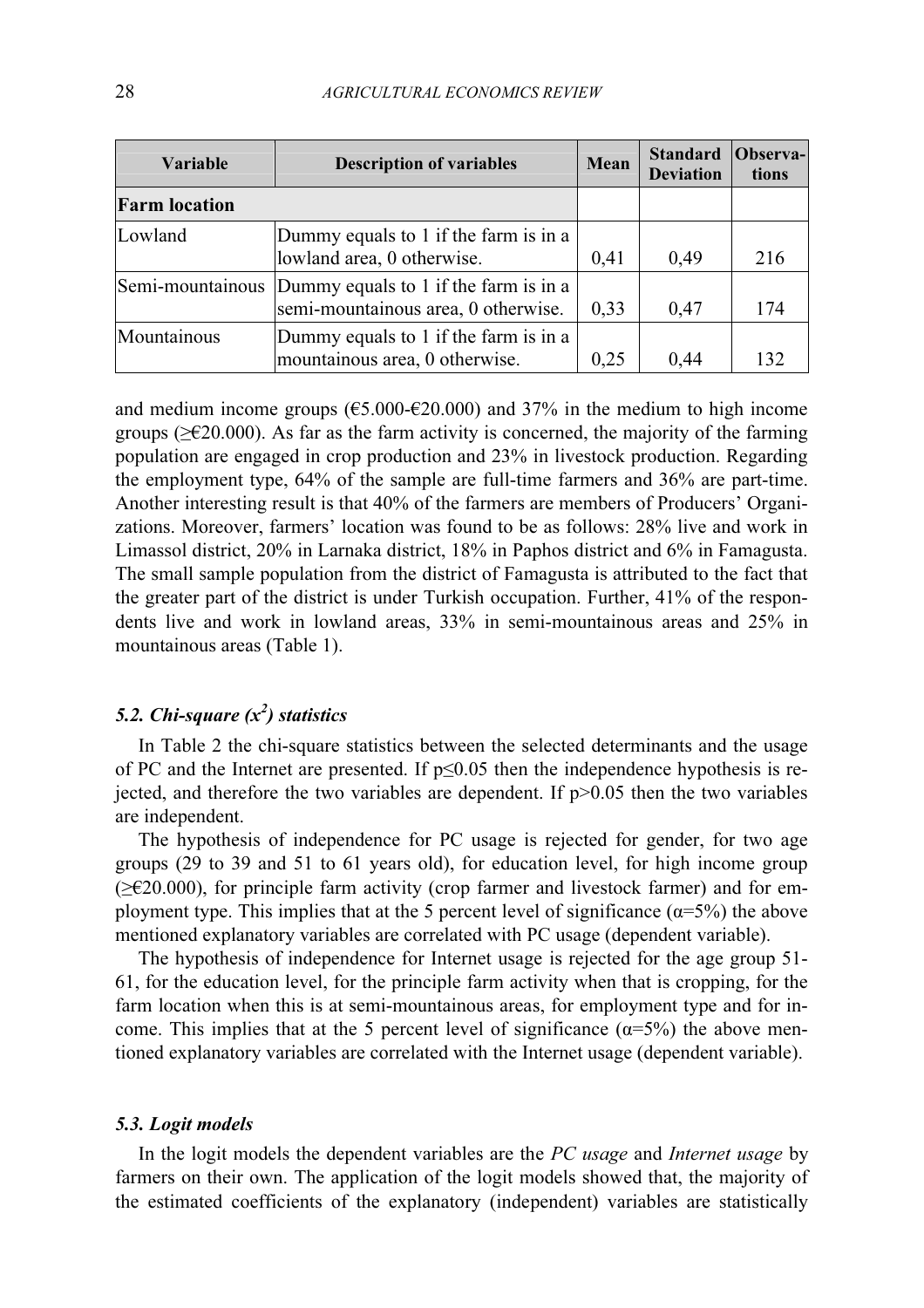significant at 1%, 5%, and 10% levels of significance, as illustrated in Table 3. Using the method of White, the estimated standard errors shown in parentheses are adjusted for heteroscedasticity.

| <b>Variables</b>                      | PC usage       | <b>Internet usage</b> |
|---------------------------------------|----------------|-----------------------|
|                                       | <b>P-Value</b> | <b>P-Value</b>        |
| Gender                                | 0,015          | 0,477                 |
| Age                                   |                |                       |
| 18 to 28 years                        | 0,474          | 0,299                 |
| 29 to 39 years                        | 0,045          | 0,136                 |
| 40 to 50 years                        | 0,199          | 0,070                 |
| 51 to 61 years                        | 0,000          | 0,000                 |
| <b>Education level</b>                |                |                       |
| Completed secondary education         | 0,013          | 0,028                 |
| Completed tertiary education          | 0,016          | 0,000                 |
| <b>Income</b>                         |                |                       |
| €5.000 to €20.000                     | 0,751          | 0,003                 |
| $€20.000$ and above                   | 0,001          | 0,000                 |
| <b>Agricultural activity</b>          |                |                       |
| Crop farming                          | 0,004          | 0,001                 |
| Livestock farming                     | 0,004          | 0,477                 |
| Employment type (full-time/part-time) | 0,004          | 0,001                 |
| Producers' Organizations              | 0,328          | 0,218                 |
| <b>District</b>                       |                |                       |
| Famagusta                             | 0,300          | 0,667                 |
| Larnaka                               | 0,168          | 0,612                 |
| Paphos                                | 0,368          | 0,037                 |
| Limassol                              | 0,092          | 0,595                 |
| <b>Farm location</b>                  |                |                       |
| Lowland                               | 0,667          | 0,076                 |
| Semi-mountainous                      | 0,569          | 0,004                 |
| Mountainous                           | 0,494          | 0,341                 |

**Table 2:** Chi-square statistics  $(x^2)$ 

*Note*: If  $p \le 0.05$  then the independence hypothesis is rejected, and therefore the two variables are dependent (in bold).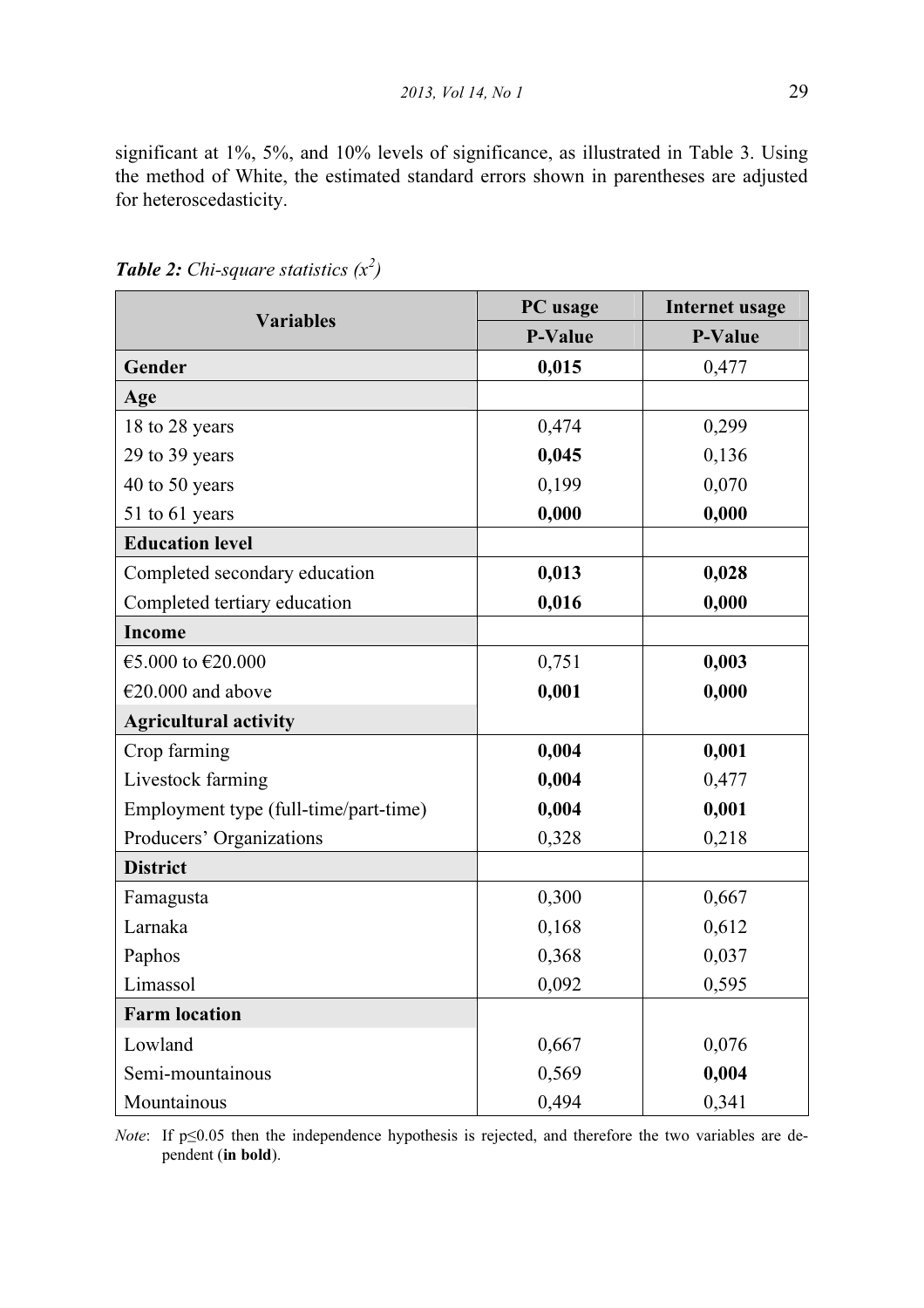|                                       | Logit model<br>for PC usage | Logit model<br>for Internet usage |
|---------------------------------------|-----------------------------|-----------------------------------|
| <b>Variables</b>                      | Coefficient                 | Coefficient                       |
|                                       | (Standard Error)            | (Standard Error)                  |
| Gender                                | $0.472*$                    | 0.048                             |
|                                       | (0.272)                     | (0.313)                           |
| Age                                   |                             |                                   |
| 18 to 28 years                        | $1.073**$                   | $0.785*$                          |
|                                       | (0.473)                     | (0.473)                           |
| 29 to 39 years                        | $1.103**$                   | $0.756**$                         |
|                                       | (0.375)                     | (0.348)                           |
| 40 to 50 years                        | $0.958***$                  | $0.720**$                         |
|                                       | (0.360)                     | (0.326)                           |
| 51 to 61 years                        | $-0.910**$                  | $-0.720**$                        |
|                                       | (0.365)                     | (0.319)                           |
| <b>Education level</b>                |                             |                                   |
| Completed secondary education         | $1.477***$                  | $0.429***$                        |
|                                       | (0.248)                     | (0.248)                           |
| Completed tertiary education          | $1.626**$                   | $1.475***$                        |
|                                       | (0.313)                     | (0.314)                           |
| Income                                |                             |                                   |
| €5.000 to €20.000                     | $-0.239*$                   | $-0.085$                          |
|                                       | (0.276)                     | (0.290)                           |
| €20.000 and above                     | $0.351**$                   | $0.641**$                         |
|                                       | (0.303)                     | (0.325)                           |
| <b>Agricultural activity</b>          |                             |                                   |
| Crop farming                          | $-0.222*$                   | $-0.269$                          |
|                                       | (0.564)                     | (0.598)                           |
| Livestock farming                     | $0.958***$                  | $0.836*$                          |
|                                       | (0.363)                     | (0.315)                           |
| Employment type (full-time/part-time) | $-0.469**$                  | $-0.554**$                        |
|                                       | (0.222)                     | (0.246)                           |
| Producers' Organizations              | $0.703***$                  | 0.471                             |
|                                       | (0.301)                     | (0.266)                           |
| <b>District</b>                       |                             |                                   |
| Famagusta                             | $-0.524*$                   | $-0.386$                          |
|                                       | (0.384)                     | (0.392)                           |
| Larnaka                               | $0.599*$                    | 0.602                             |
|                                       | (0.395)                     | (0.399)                           |
| Paphos                                | $-0.360*$                   | $-0.501$                          |
|                                       | (0.306)                     | (0.350)                           |
| Limassol                              | 0.499                       | 0.670                             |
|                                       | (0.413)                     | (0.441)                           |

Table 3: Logit models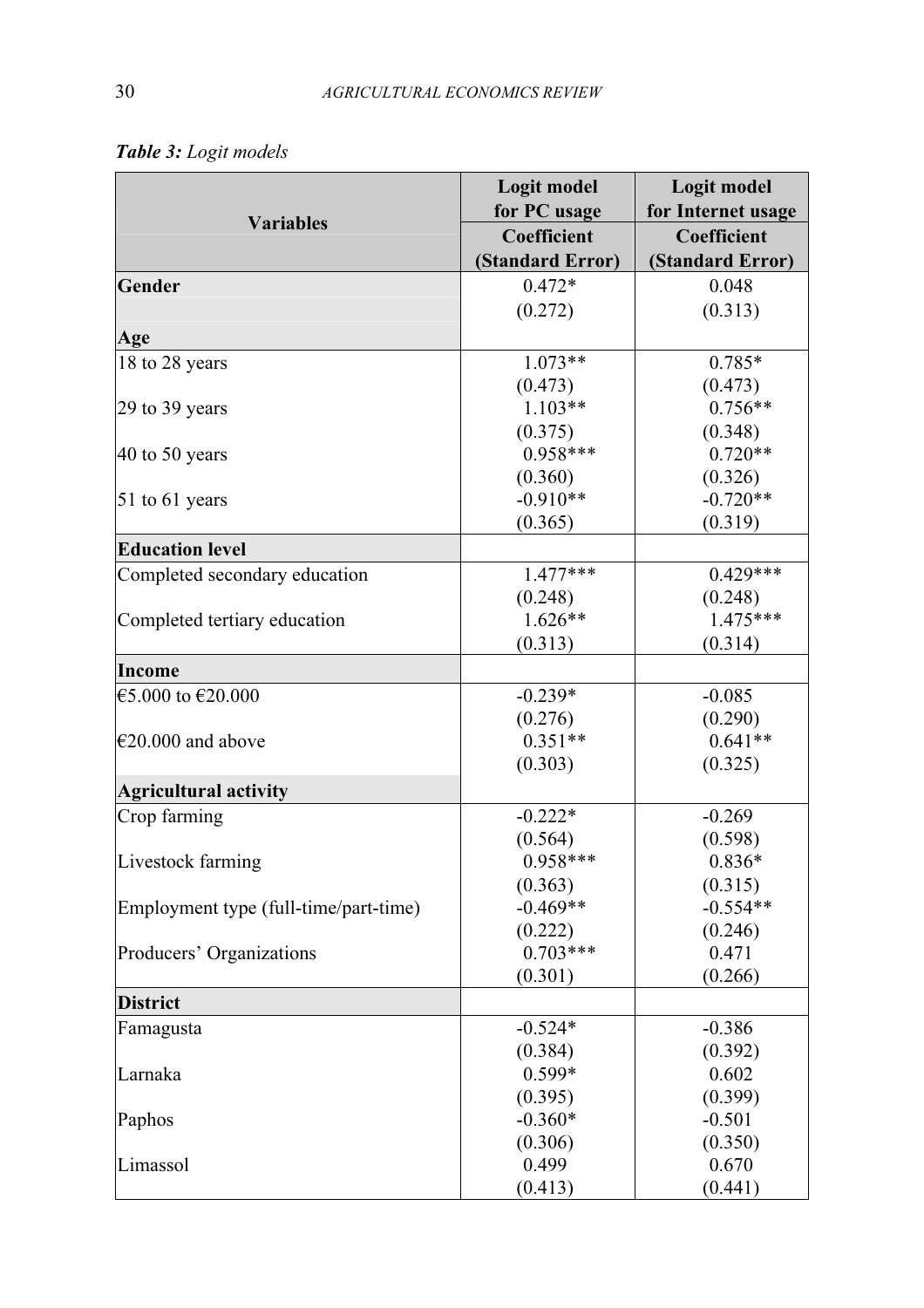|                         | Logit model<br>for PC usage | Logit model<br>for Internet usage |
|-------------------------|-----------------------------|-----------------------------------|
| <b>Variables</b>        | Coefficient                 | Coefficient                       |
|                         | (Standard Error)            | (Standard Error)                  |
| <b>Farm location</b>    |                             |                                   |
| Lowland                 | $-0.326$                    | $-0.038$                          |
|                         | (0.274)                     | (0.282)                           |
| Semi-mountainous        | 0.031                       | 0.081                             |
|                         | (0.260)                     | (0.295)                           |
| Mountainous             | $-0.186$                    | $-0.264***$                       |
|                         | (0.287)                     | (0.303)                           |
| <b>Constant</b>         | $-1.095$                    | $-0.690***$                       |
|                         | (0.617)                     | (0.617)                           |
| <b>Likelihood Ratio</b> | $-3,015.003$                | $-3,888.099$                      |
| $R-Squared$             | 0.20                        | 0.21                              |
| <b>Observations</b>     | 526                         | 526                               |

\* Indicates significance, at the  $10\%$  level;<br>\*\* indicates significance at the  $5\%$  level;

indicates significance at the  $5\%$  level;

indicates significance at the  $1\%$  level.

 According to the results of the models, the gender has a positive and statistically significant influence at 1% level of significance on PC usage, with male farmers having a higher probability of using the PC compared to female farmers. The age of the farmers, as grouped, affects positively and significantly both PC usage and Internet usage, except that of the group 51 to 61, which signifies that, the farmers in this age group are less likely to use PC and Internet. Particularly, the age groups 18 to 28 and 29 to 39 have a positive and statistically significant effect at 5% level of significance on PC usage. Similarly, the age group 40 to 50 years old has a positive and statistically significant effect on PC usage, at 1% level of significance As far as the Internet usage is concerned, the first three age category groups have a positive effect that is statistically significant at 5% and 10% level of significance. The age group 51 to 61 is having a negative and statistically significant effect on the usage of both technologies at 5% level of significance.

 As expected, the education level has a positive and statistically significant effect in all cases. Completed secondary education has a positive and statistically significant effect on PC and the Internet usage at 1% level of significance. The coefficient of the variable "completed tertiary education" is positive and statistically significant for PC and Internet usage at 5% and 1% levels of significance, respectively.

In the case of income, low and medium income groups ( $\epsilon$ 5.000 to  $\epsilon$ 20.000) have a negative sign and thus a negative relation with the PC and Internet usage, but only in the case of PC usage this negative effect is statistically significant (10% level of significance). The farmers belonging to the high income groups ( $\geq \epsilon 20.000$ ), as these are reflected in the next category, appear to be quite familiar with both PC and Internet usage. Specifically, the coefficient of the variable " $\geq \epsilon 20.000$ " is positive and statistically significant at 5% level of significance, in both models.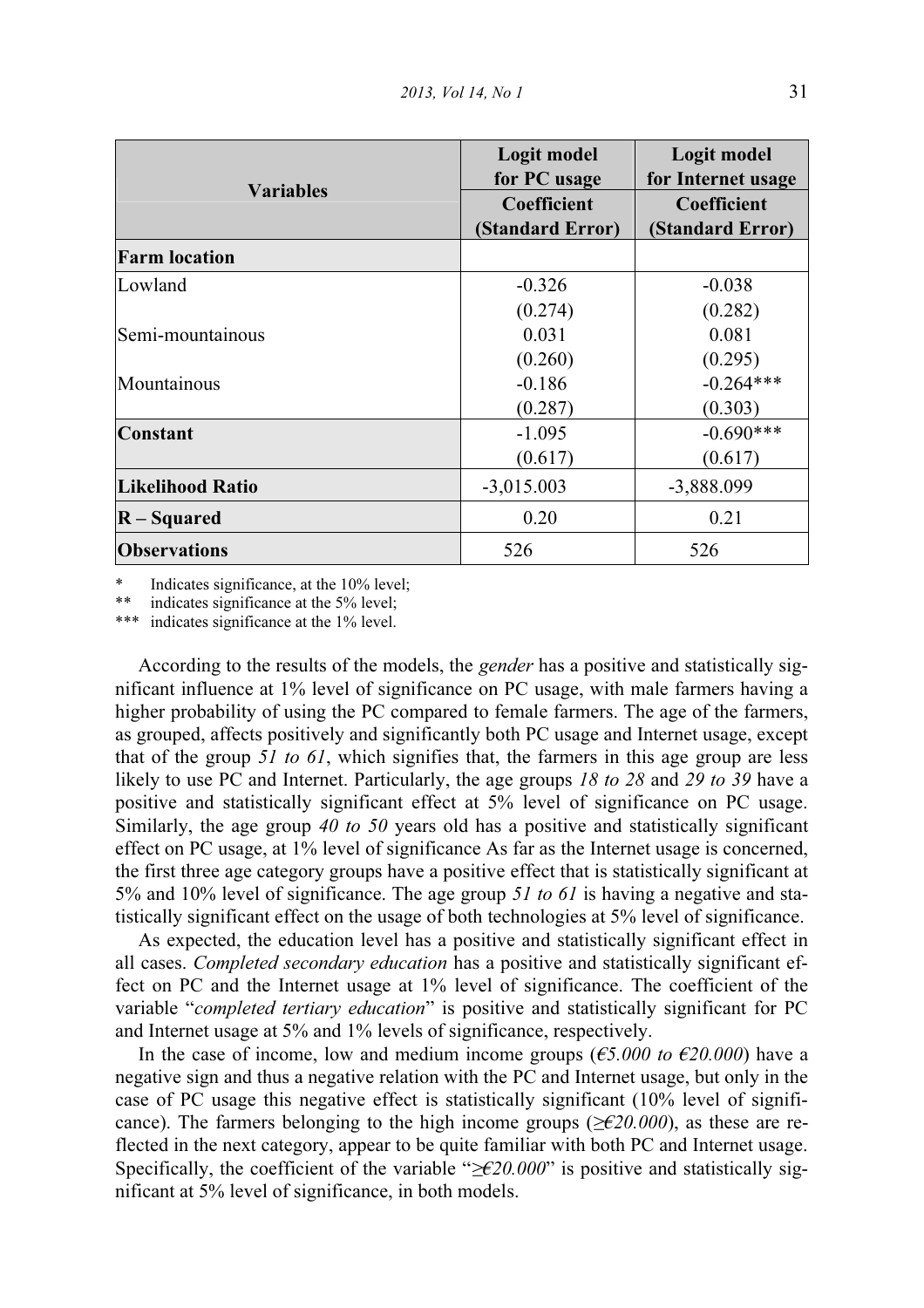The coefficient of the variable "crop farming" has a negative sign in both models, however only in the case of PC it is statistically significant (at 10% level of significance). On the other hand, the variable "livestock farming" has a positive and statistically significant influence on the use of both technologies, at 1% and 10% levels of significance.

The *employment type* has a negative and statistically significant effect on PC and Internet usage at 5% level of significance. On the other hand, farmers' participation in Producers' Organization has a positive effect on both technologies, but only in the case of PC usage is statistically significant (at 1% level of significance).

 Regarding the district where the farmers live and work, the coefficient of the variable "Famagusta" has a negative sign in both models. However, only in the PC usage model it is statistically significant at 10% level of significance. The district "Larnaka" has a positive effect on the usage of both technologies, but only in the PC usage is statistically significant at 10% level of significance. In addition, the district "*Paphos*" has a negative influence on both technologies, but it is statistically significant only in the PC usage model, at 10% level of significance. The coefficient of the variable "Limassol" has a positive sign in both models however none of them is statistically significant.

Finally, regarding the location of the farm, the variable "lowland" has a negative, but not significant effect on the usage of both technologies, while the variable "semimountainous" has a positive, but not significant effect on the usage of both PC and Internet. The coefficient of the variable "mountainous" has a negative sign in both models, but it is statistically significant only in the Internet usage model at 1% level of significance.

#### 6. Discussion

 Summarizing, from the results of the logit models, it appears that gender, age and education level of the principle farm owner, the annual income, the farm type (crop or livestock farming), the employment type (full-time or part-time), the participation in a Producers' Organization and the district, are factors that significantly influence the usage of PCs by farmers. About the usage of the Internet, it appears that it is significantly affected by the age and the education level of the farmer, the income level, the farm type (livestock farming) and the farm location, as well as from the employment type. In general, younger and more educated farmers, mainly livestock producers, with high income, who are employed part-time in agriculture, have a greater probability of using ICTs (PC and Internet).

 It seems that as long as the education level increases, the stronger is the relationship between farmers and the PC and Internet usage. Educated farmers, particularly those who have fulfilled tertiary education are more exposed to new technologies and by extension they adopt and use them in their farms. This should be expected, given that the use of PC and the Internet is deemed necessary for graduating from tertiary education. Yet, many farmers acknowledge the importance of new technologies and express interest to learn how to use PCs and the Internet. This could be accomplished through the delivery of special education courses to farmers by public and private institutions, even by courses organized by Producers Organizations.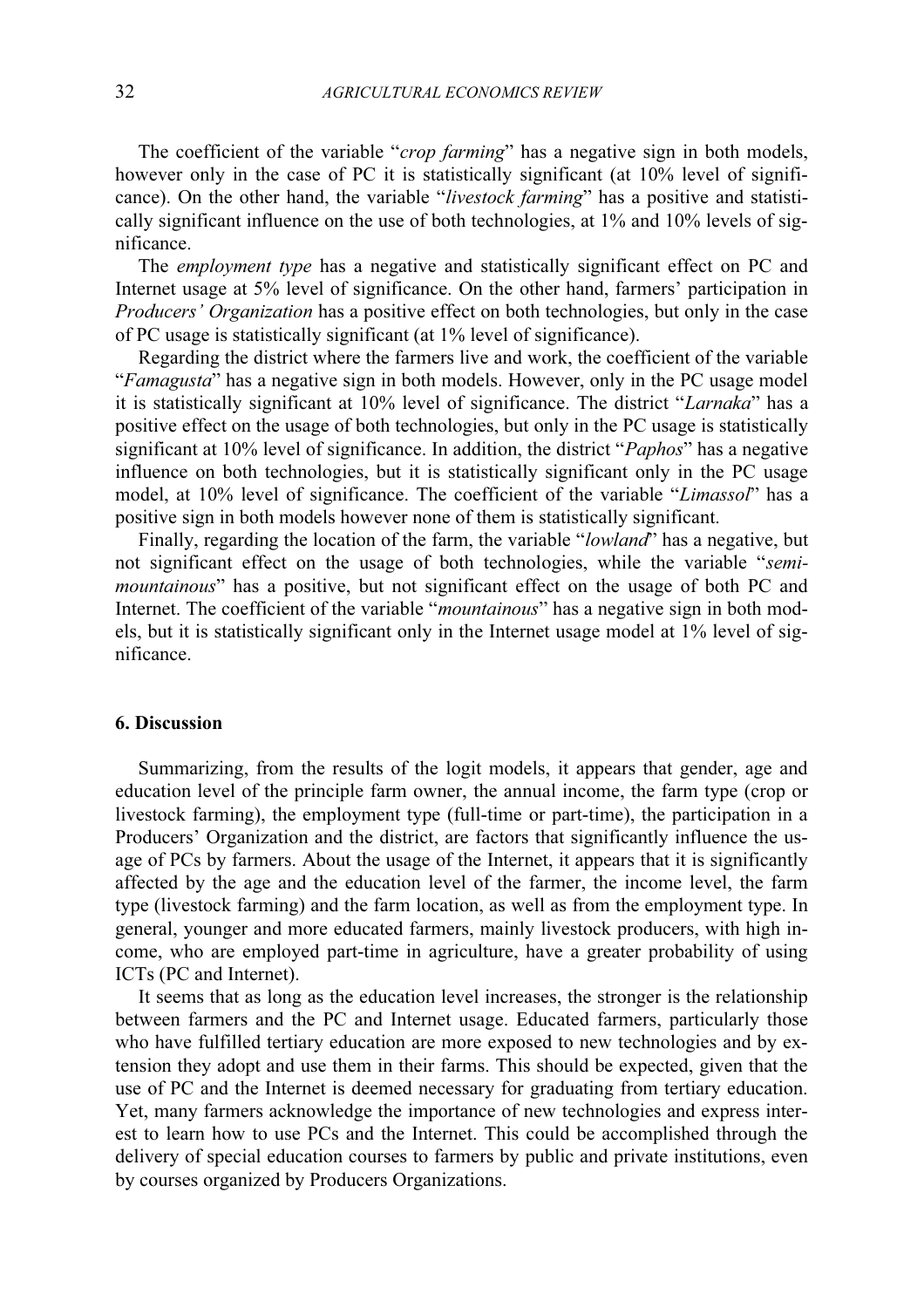2013, Vol 14, No 1 33

 It appears that there is reverse relationship between the age and the usage of PC and the Internet. That is, as the age increases the usage of the PC and the Internet decreases. Younger generation farmers are more inclined to using new technologies, while older generation farmers do not use them for various reasons. Many of the old farmers state that they do not have the skills to use PCs, but others, mainly small farmers, believe that the cost of using these technologies is high. Many farmers claim that PC and Internet usage cannot help them in any way to increase their income and in general to accomplish their goals.

 Crop farmers, in relation to livestock farmers are less likely to use the PC and the Internet. In contrast, livestock farmers appear to be particularly familiar with the PC and the Internet. Many of them, mainly cattle farmers, maintain modern and intensive units, in which they have modern systems, such as automatic feeder and automatic milking system, for the management of which they use PCs.

 Part-time farmers are more likely to use the PC and the Internet than full-time farmers. This may be due to the fact that part-time farmers are more exposed to new technologies than full-time farmers, which usually work all day in the fields and therefore do not have the time to deal with the PC and the Internet. According to Warren (2002) staring at a PC screen is not an attractive proposition after a long and hard day's work outside. Batte (2005) suggests that farmers are often introduced to new technologies by off-farm employment and subsequently use them.

 The participation of the farmer in a Producers' Organization increases the probability of using PCs. In several cases, Producers' Organizations drive their members to use new technologies, while the producers who participate in an organization influence each other in relation to the use of new technologies. Baaijen & Pérez (1995) indicate that low-resource smallholders can have access to new technologies only through local farmer organizations, especially with state support or external funding. This suggests that small farmers may not have enough money to adopt and use new technologies by themselves.

 Of particular interest is the relationship between the district of activity and the usage of the PC and the Internet. Producers that live and work in the districts of Famagusta and Paphos are less likely to use PC and Internet in relation to the farmers that live and work in the districts of Larnaka and Limassol. This may be due to the fact that the districts of Famagusta and Paphos are smaller, both in size and population, as compared to the districts of Larnaka and Limassol, and therefore fewer farmers live there and consequently there are fewer opportunities for interaction.

 Finally, in relation to the location of the farm, the farmers that live and work in lowland and mountainous areas have smaller probability to use PC and Internet from those who live and work in semi-mountainous areas. The producers of the mountainous and remote areas are less exposed to new technologies. In addition, young people of those areas move to the cities seeking a better future, so that the majority of those remaining behind are older farmers. It is surprising that the producers of lowland areas, who live near the cities, are less likely to use PC and the Internet. It may further be due to complacence of producers of lowland areas, who usually cultivate larger areas, so they do not search for ways to increase their income.

 Most of the results of this study were as expected, with the farm and farmer characteristics significantly influencing the usage of the PC and the Internet. Several research-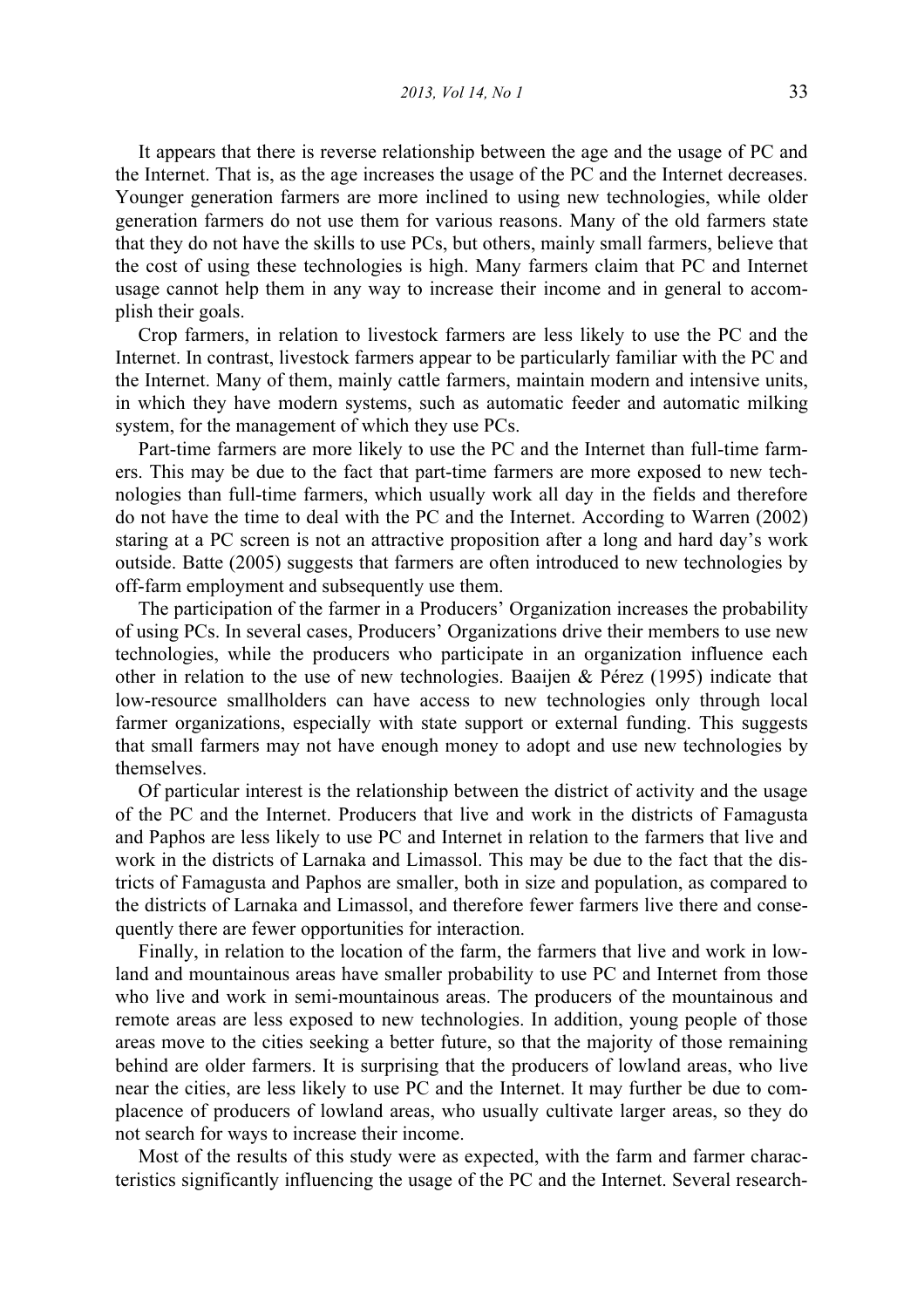ers have found similar results (Putler & Zilberman 1988; Batte, Jones & Schnitkey 1990; Amponsah 1995; Hoag, Ascough II & Frasier 1999; Gloy & Akridge 2000; Batte 2005). However, none of them has studied whether the participation of the farmers in Producers' Organization affect the use of the PC and the Internet. This study has found that the participation in a Producers' Organization has a positive and statistically significant influence to the usage of the PC. Regarding the Internet usage, it was found that the influence of the participation in a Producers' Organization is positive, but not statistically significant.

### 7. Conclusion

 This paper examines the factors that determine the usage of two related technologies, the PC and the Internet, by Cypriot farmers. The originality of the study lies in three pillars: a) we use countrywide farm-level data comprised of different farm types and farm locations, b) it is the first study of its kind that examines the usage of PC and the Internet in Cypriot agriculture, and c) it is among very few studies where the questionnaires were collected with face to face interviews, which increases the reliability of the sample.

 The percentage of farm producers who use the PC and the Internet for agricultural purposes (60.6% and 54.2%, respectively), is quite high. From the analysis of the structure of non-respondents, one may suspect some upward bias in these figures, as older people more often avoid participation in research interviews, so that the attributes of younger people influence the overall picture.

 Logit models were used to determine the factors that influence the usage of the PC and the Internet. Consistent with previous studies, the age of the farmer and the education level affect significantly the usage of the two technologies. Younger and more educated farmers are more likely to use the PC and the Internet, compared to older and less educated farmers.

 The Producers' Organizations could play a significant role in the adoption of these new technologies by farmers. The Department of Agriculture of Cyprus, is promoting with various ways the organization of farmers and especially through the Rural Development Program 2007-2013. It is believed that through the organizations, farmers interact and influence each other. Hence, when there are success stories because of PC and Internet usage by some farmers, others are more likely to follow and adopt these technologies.

 The fact that producers with high income are more likely to use PC and the Internet, may imply that smallholder farmers with low income may choose not to use these technologies due to the cost associated with their adoption. Consequently, the government could introduce some measures as incentives to those who invest in purchasing and using these two technologies in their farm business.

Given that this study is the first of its kind that deals with the usage of PC and the Internet by Cypriot farmers, further research is needed, with regard to the usage of these two technologies and other ICTs, like mobile phones, as well as to concentrate on smallholder and less educated farmers. Furthermore, future research should study the PC and Internet applications that are used by Cypriot farmers, their usefulness, and the gains that may result for the farmers and for the rural economy of Cyprus in general.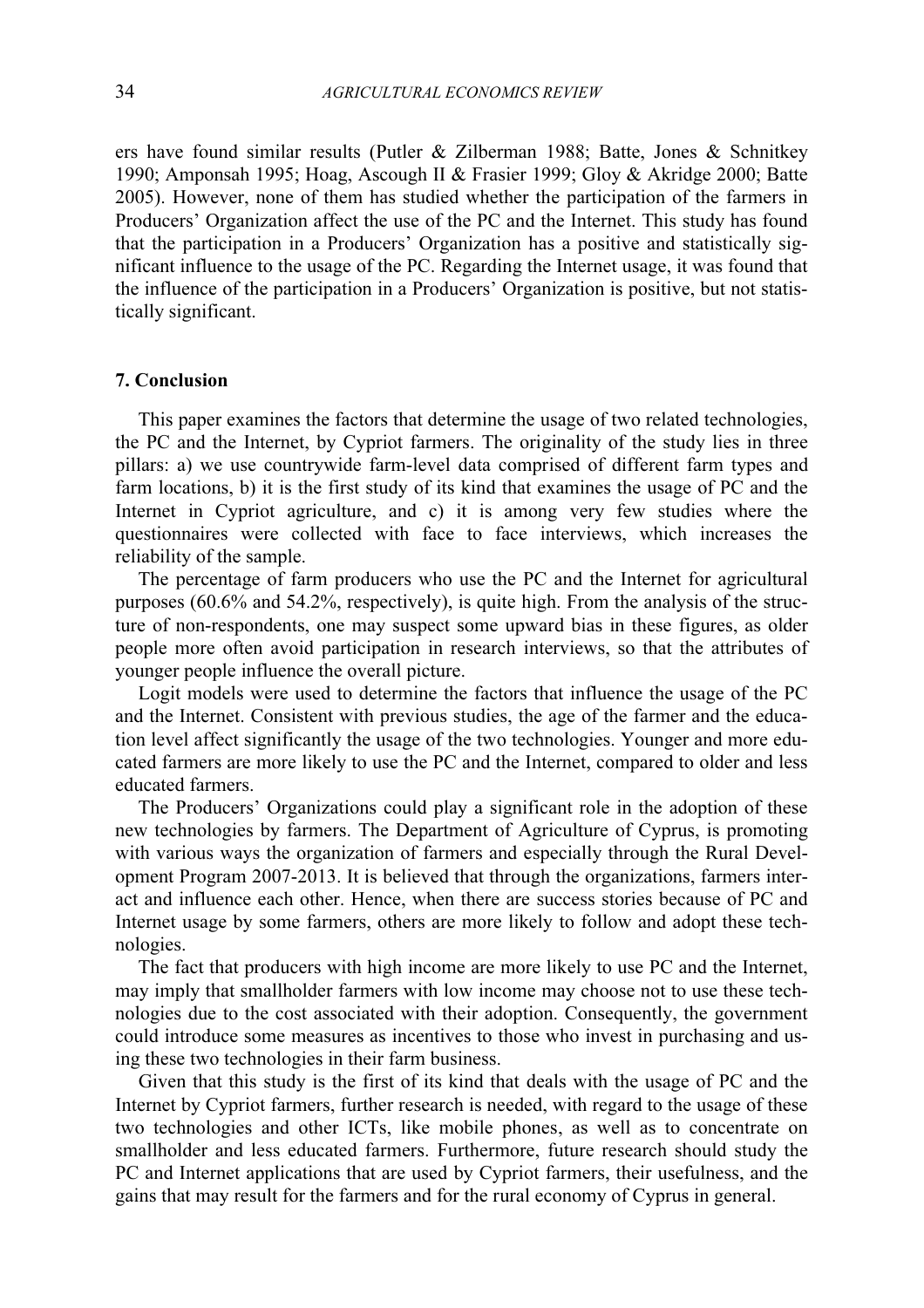### References

- Aldrich, J & Forrest, N 1984, Linear probability, logit and probit models. Sage University Paper Series on Quantitative Applications in the Social Sciences., Sage Publications, Beverly Hills.
- Amponsah, W 1995, 'Computer Adoption and Use of Information Services by North Carolina Commercial Farmers', Journal of Agricultural and Applied Economics, vol. 27, pp. 565-576.
- Anandaraja, N, Rathakrishnan, T & Philip, H 2006, 'Dissemination of Agricultural Technologies through Interactive Multimedia Compact Disc (IMCD): An innovative Approach.', Computers in Agriculture and Natural Resources.
- Ascough II, JC, Hoag, DL, McMaster, GS & Frasier, WM 2002, 'Computers in Agriculture. Computer Use and Satisfaction by Great Plains Producers: Ordered Logit Model Analysis', Agronomy Journal, vol. 94, pp. 1263-1269.
- Baaijen, M & Pérez, E 1995, 'Information technology in the Costa Rican dairy sector: A key instrument in extension and on-farm research', Agriculture and Human Values, vol. 12, no. 2, pp. 45-51.
- Batte, MT 2005, 'Changing computer use in agriculture: evidence from Ohio.', Computers and Electronics in Agriculture., no. 47, pp. 1-13.
- Batte, MT, Jones, E & Schnitkey, GD 1990, 'Computer Use by Ohio Commercial Farmers', American Journal of Agricultural Economics, vol. 72, no. 4, pp. 935-945.
- Bishop, J 1977, 'The effects of public policies on the demand for higher education', Journal of Human Resources, vol. 12, no. 3, pp. 285-307.
- Cramer, JS 1991, The LOGIT model: An introduction for economists, E. Arnold (London and New York and New York, NY)
- DOA 2010, Rural Development Programme for Cyprus 2007-2013. With vision and perspective for the Cypriot farmer., ed.^eds 4th, Ministry of Agriculture, Natural Resources and Environment, (in Greek), p. 268.
- European Commision 2008, Future networks and the internet. Indexing Broadband Performance, p. 16.
- Ferrer, SR, Schroder, DH & Ortmann, GF 2003, 'Internet use and factors affecting adoption of the internet applications by sugarcane farm businesses in the Kwazulunatal-Midlands', 41st Annual Conference of the Agricultural Economics Association of South Africa (AEASA).
- Gloy, B & Akridge, J 2000, 'Computer and internet adoption on large U.S. farms', International Food and Agribussiness Management Review, vol. 3, pp. 323-338.
- Hall, L, Dunkelberger, J, Ferreira, W, Prevatt, JWa & Martin, N 2003, 'Diffusion-adoption of personal computers and the internet in farm business decisions: Southeastern beef and peanut farmers.', Journal of Extension, vol. 41, no. 3.
- Hoag, DL, Ascough II, JC & Frasier, WM 1999, 'Farm Computer Adoption in the Great Plains', Journal of Agricultural and Applied Economics, vol. 31, pp. 57-67.
- Jiménez, JdD & Salas-Velasco, M 2000, 'Modeling educational choices. A binomial logit model applied to the demand for Higher Education', *Higher Education*, vol. 40, no. 3, pp. 293-311.
- Koutsouris, A 2010, 'The emergence of the intra-rural digital divide: A critical review of the adoption of ICTs in rural areas and the farming community.', in 9th European IFSA Symposium, 4-7 July, Vienna, pp. 23-32.
- Kridel, D, Rappoport, P & Taylor, L 1999, 'An econometric study of the demand for access to the Internet', in The future of the telecommunications industry. Forecasting and demand analysis, ed. DLL Taylor, USA: Kluwer Academic Publishers.